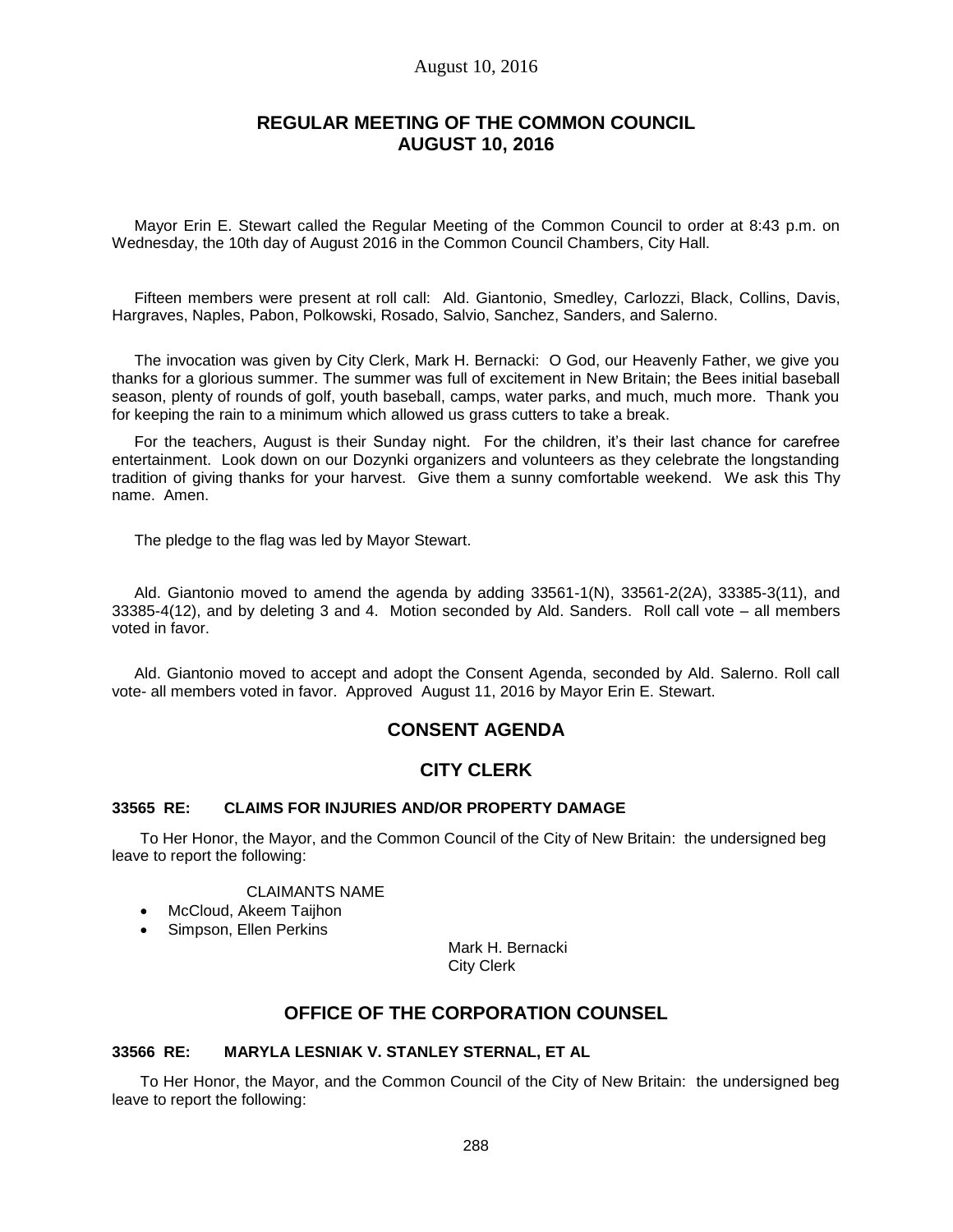Please be advised that on July 25, 2016 the Honorable Judge Robert Young ordered a judgment of dismissal in the above captioned matter. On December 22, 2015, plaintiff brought an action alleging she was injured when she fell on a defective sidewalk covered with an accumulation of ice in front of 199 Broad Street. The action was brought against the property owner and also against the City. Argument was presented by the City that the City could not be the sole proximate cause because there was an accumulation of ice on the sidewalk and the City has an ordinance making the property owner the responsible party for removal of snow and ice. The property owner settled with the plaintiff. Judgment of Dismissal was entered in favor of the Defendant City of New Britain without any contribution from the City.

> Irena J. Urbaniak City Attorney

# **PURCHASING DEPARTMENT**

### **33567 RE: BID THRESHOLD ITEMS**

To Her Honor, the Mayor, and the Common Council of the City of New Britain: the undersigned beg leave to report the following:

In accordance with the New Britain Code of Ordinances, Section 2-566, a monthly report of purchases between \$500 and \$7,500 shall be provided to the Common Council. The report shall include a detailed description of items or services purchased, name of vendor, owner of business and dollar amount spent on each individual purchase as well as the aggregate total of spend to date for the fiscal year.

The Finance Department, Purchasing Division has provided an electronic list of monthly purchases. This document is available in the Council office for review by Council members.

Acceptance and adoption is respectfully requested.

Jack Pieper Purchasing Agent

# **33568 RE: COOPERATIVE PURCHASING - INFLUENZA VACCINES - HEALTH DEPT.**

To Her Honor, the Mayor, and the Common Council of the City of New Britain: the undersigned beg leave to report the following:

In accordance with City Code of Ordinances, Chapter 2, Article VIII, Division 1, Section 2-538 (a), a purchase order was requested by the New Britain Health Department, Nursing Division, for the following under the State of Connecticut Cooperative Purchasing Plan:

| <b>Supplier</b>        | <b>Description</b> | <u>Quantity</u> | Unit Price | <b>Total Price</b> |
|------------------------|--------------------|-----------------|------------|--------------------|
| <b>FFF Enterprises</b> | Influenza Vaccines | 800 Doses       | \$16.82    | \$13.456.00        |
| Temecula. CA.          |                    |                 |            |                    |

The New Britain Health Department, Nursing Division, requested the purchase of 800 Doses of Influenza Virus Vaccine utilizing the State of Connecticut Contract Award, 16PSX0067. The Health Department's primary objective is to promote good health and prevent disease. The Health Department does this by providing influenza vaccinations to all individuals interested in receiving this service. FFF Enterprises requests that a purchase order be issued to them prior to August 31, 2016 for the upcoming flu season. This will enable FFF Enterprises to produce an adequate supply of influenza vaccinations and have them delivered to the Health Department prior to the commencement of the inoculation program, October through mid-November. Funding is available for this purchase within the Health Department's Account Number, 001522002-5336, Nursing, Other Purchasing Services.

RESOLVED: That the Purchasing Agent is hereby authorized to issue a purchase order for \$13,456.00 to FFF Enterprises of Temecula, CA for the purchase of 800 Doses of Influenza Vaccines for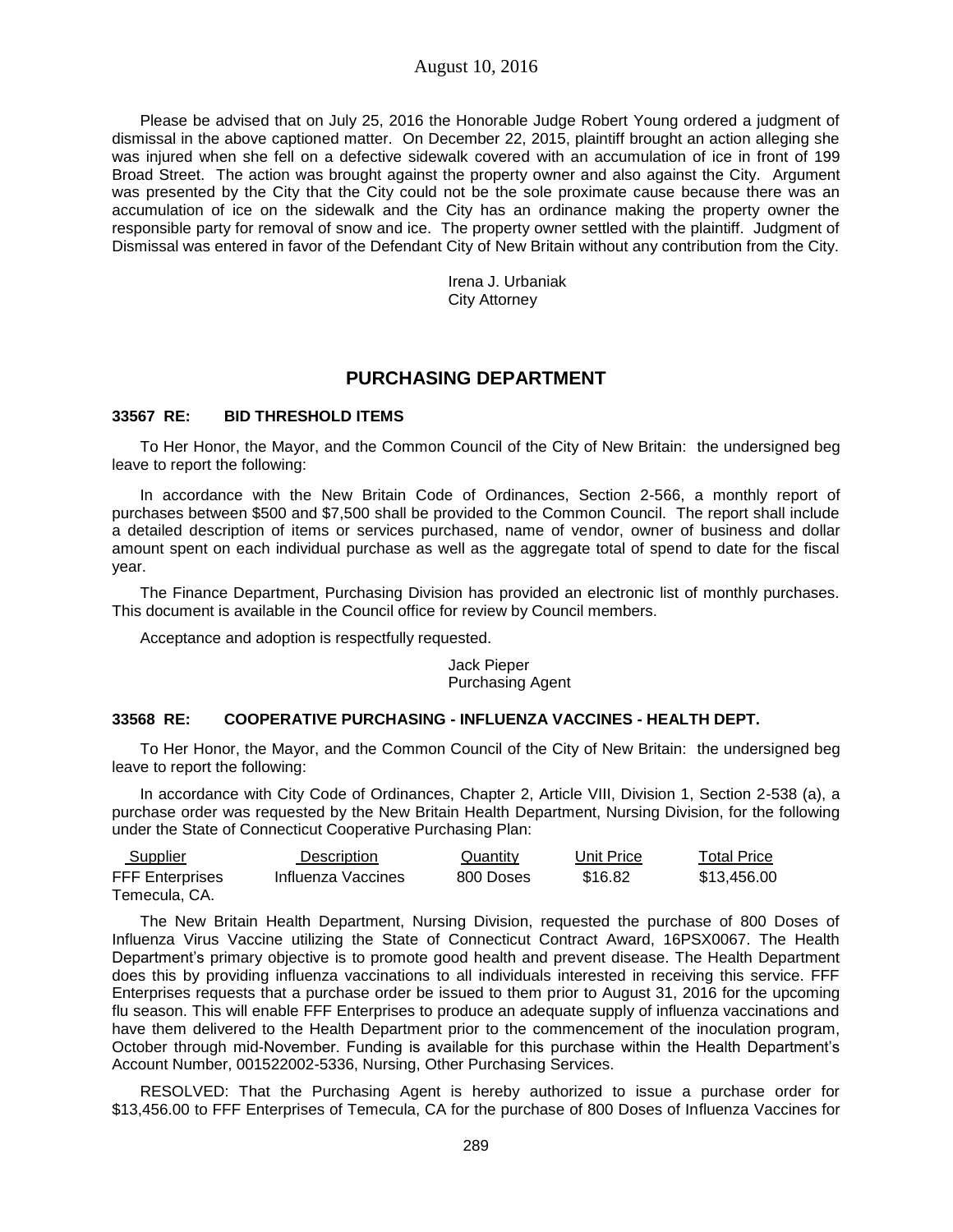the Health Department, Nursing Division, utilizing the State of Connecticut's Cooperative Purchasing Plan, Contract Award # 16PSX0067.

> Jack Pieper Purchasing Agent

# **33569 RE: PRELIMINARY DESIGN ENGINEERING SERVICES - DOWNTOWN STREETSCAPE IMPROVEMENTS PHASE V PROJECT (MAIN STREET OVERPASS)**

To Her Honor, the Mayor, and the Common Council of the City of New Britain: the undersigned beg leave to report the following:

The following Preliminary Design Engineering services have been negotiated and entered into agreement by the Mayor for the Downtown Streetscape Improvements Phase V Main Street Overpass project as authorized by the Common Council at their Regular Meeting of September 10, 2014, Resolution 32853.

| Project Name: | Downtown Streetscape Improvements Phase V Project (Main Street Overpass) |
|---------------|--------------------------------------------------------------------------|
| Vendor:       | Fuss & O'Neill                                                           |
| Amount:       | \$330,000.00                                                             |
| Line Items:   | 0083238401-5331 Streetscape Improvements, Professional Services          |
| Requested By: | Public Works Department, Engineering Division                            |

Scope: Fuss & O'Neill will create a Preliminary Design for the Main Street improvements and the signature structure and bridge improvements over the Main Street, Route 72 overpass based on Connecticut Department of Transportation standards. The Preliminary Design includes traffic signals, crosswalks, pedestrian ramps, revised lane arrangements and to determine locations for the historical walking tour signs. Fuss & O'Neill will also create Preliminary Design landscaping plans which include Brick Paver Sidewalks, Tree Planters, Benches, Grass Lawns, Retaining Walls and Lighting. They will then create a Preliminary Design report that will include cost of the project in accordance with Connecticut Department of Transportation requirements. They will then meet with the Connecticut Department of Transportation, to get their approval of the Streetscape and Bridge Improvements for the Main Street, Route 72, overpass. Once the design is approved by the Connecticut Department of Transportation, Fuss & O'Neill will create the designs and estimated cost of the Streetscape Improvements, Phase V project.

> Jack Pieper Purchasing Agent

# **33570 RE: ON-CALL ENGINEERING SERVICES BREACH ANALYSIS OF THE WHIGVILLE RESERVOIR DAM**

To Her Honor, the Mayor, and the Common Council of the City of New Britain: the undersigned beg leave to report the following:

The following on-call engineering project has been requisitioned following the award by the Common Council for on-call engineering contracts, Bid #3806, approved at its Regular Meeting of January 14, 2015. This project was presented and approved by the Water Commission at their August 09, 2016 meeting.

| Project Name: | Breach Analysis of the Whigville Reservoir Dam      |
|---------------|-----------------------------------------------------|
| Vendor:       | Lenard Engineering, Inc.                            |
| Amount:       | \$34,800,00                                         |
| Line Items:   | 9303500101-5300 Water Operations Expenses Source of |
|               | Supplies, Consulting and Contractual                |
| Requested By: | Public Works Department, Utilities Division         |

Scope: Lenard Engineering, Inc. will conduct a site survey of the Whigville Reservoir Dam per the requirements of the Connecticut Department of Energy and Environmental Protection (CT DEEP). This site survey will help them to create a breach analysis from the dam to a point downstream where the breach flood wave will no longer pose risk to life and property. They will then be able to prepare a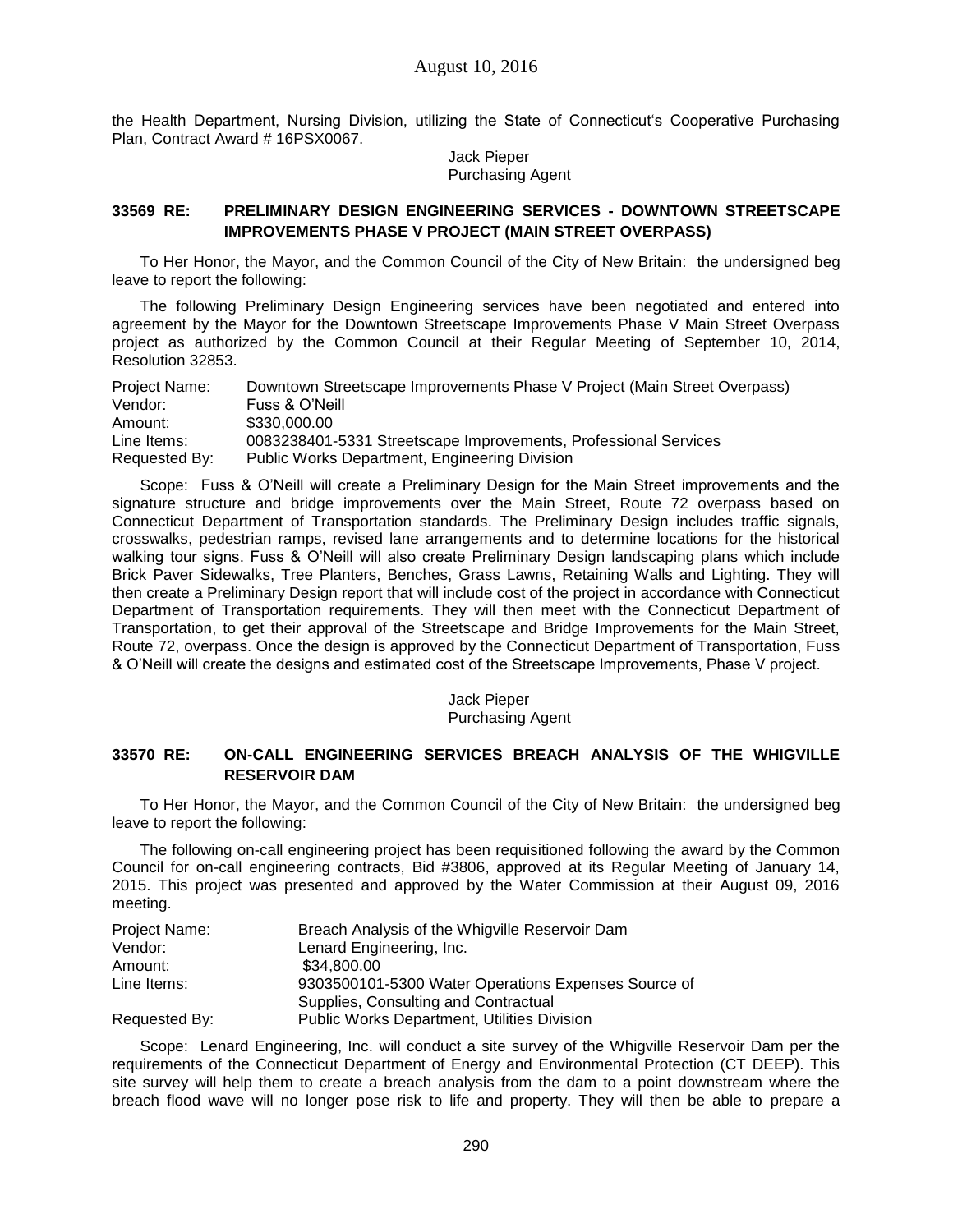Hydraulic Analysis of the Dam and tributary downstream areas to determine Breach and No-Breach conditions in the areas. Lenard Engineering, Inc. will then be able to create a map of the area and identify the homes, business, farms and public infrastructures that may be adversely flooded due to a breach of the dam. They will also create a Emergency Action Plan for the area. They will then meet with the Utilities Division to go over the results of the site survey before meeting with the CT DEEP. Lenard Engineering, Inc. will meet with the CT DEEP to discuss their findings and submit CT DEEP's required forms that will comply with their requirements as well as the Emergency Action Plan for the area.

RESOLVED: That the Purchasing Agent be and is hereby authorized to issue a Purchase Order for \$34,800.00 to Lenard Engineering, Inc. of Winsted, CT for the Breach Analysis of the Whigville Reservoir Dam.

> Jack Pieper Purchasing Agent

### **33571 RE: SALE OF SURPLUS AND UNREPAIRABLE CITY VEHICLES AND OLD FIRE GEAR**

To Her Honor, the Mayor, and the Common Council of the City of New Britain: the undersigned beg leave to report the following:

Per Resolution 33363-2, dated February 10, 2016, the Purchasing Agent reports that he and the City's Public Works Fleet Manager and Fire Department Administration conducted an on-line auction for some of the City's Surplus and Unrepairable Vehicles and Old Fire Gear. The on-line auction services was provided by Gov-Deals at no charge to the City. Gov-Deals provides on-line auction services for vehicles and equipment only to government agencies. They provide this service to over 5,900 municipalities and state governments in 48 states. They have over 315,000 registered buyers who receive e-mails from them regarding the items that they have on their website for auction.

The money received for the sale of the Surplus and Unrepairable Vehicles and the Old Fire Gear was deposited into the City's General Fund Account, 001624005-4481, General and Administrative, Sale of Property.

The highest bidders for the auctioned Surplus and Unrepairable Vehicles and the Old Fire Gear for the month of July 2016 are on file in Town Clerk's Office. It indicates the Vehicle or Fire Gear, buyer, number of bids received and the dollar amount received for each Vehicle and the Fire Gear Sold.

The total dollar amount that the City received for the on-line auction sale of the Surplus and Unrepairable Vehicles and the Old Fire Gear during July of 2016 was \$6,681.00.

> Jack Pieper Purchasing Agent

### **33572 RE: ADA RENOVATIONS AT VETERANS STADIUM FOR THE PARKS AND RECREATION DEPT**

To Her Honor, the Mayor, and the Common Council of the City of New Britain: the undersigned beg leave to report the following:

Public Bid No. 3884 was solicited and received in accordance with the Purchasing Ordinances of the City of New Britain for the ADA Renovations at Veterans Stadium. The ADA Renovations are to the grandstands and support building for handicapped accessibility. Funding is available for the ADA Renovations in City Capital Projects account number, 0083237501-5454, Citywide Park ADA Improvements, Construction Contracts.

Invitations to bid were solicited and the bid was duly advertised in the New Britain Herald Newspaper, the City and State of Connecticut's Department of Administration Services websites and mailed to fortytwo (42) Contractors. The Purchasing Agent did not receive any letters from the Contractors on the mailing list who indicated that they could not respond to the bid request. Responses were received and on file in the Town Clerk's Office.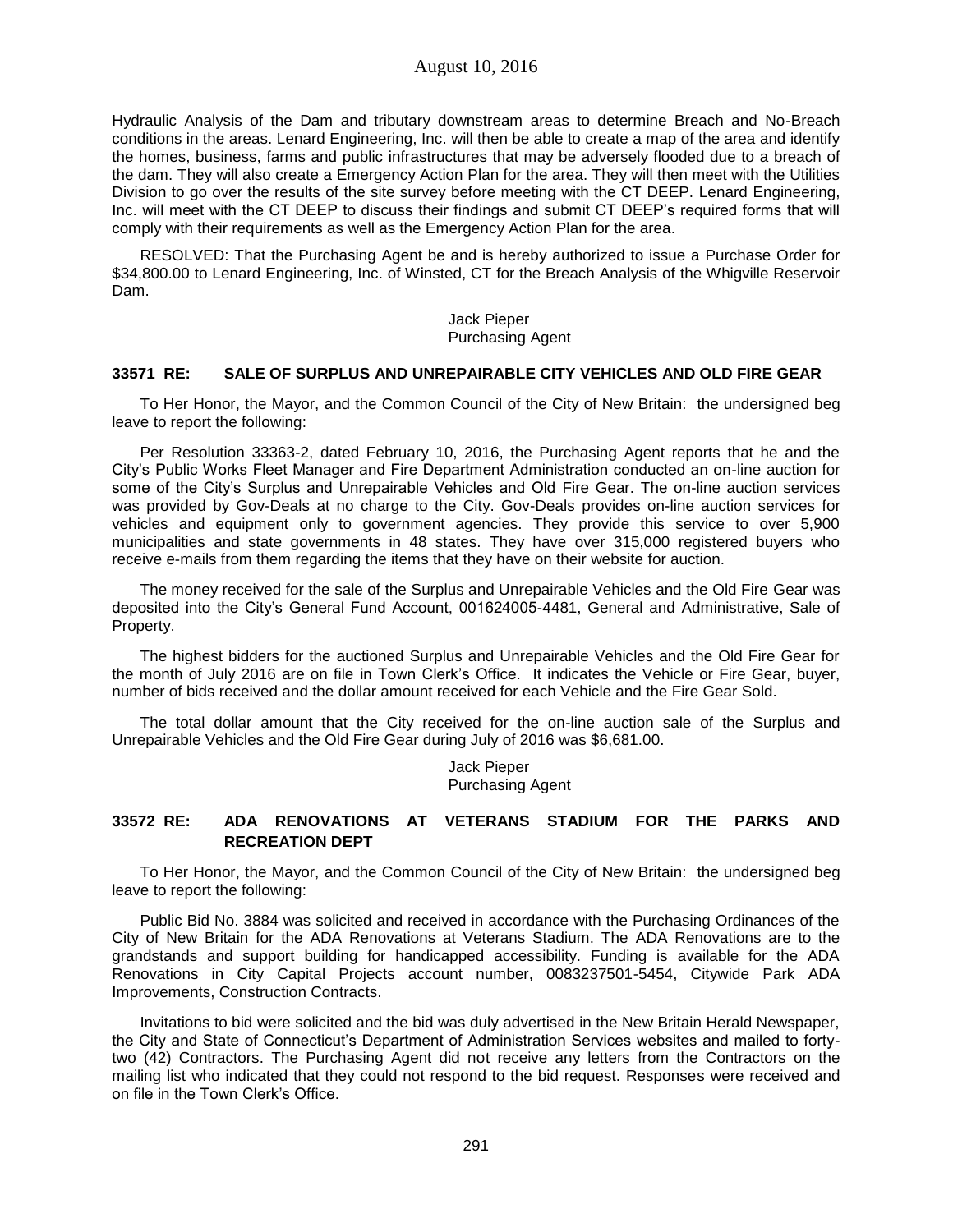The bids were reviewed for conformance to specifications by the Parks, Recreation and Community Services Department's Administration, the City's On-call Engineering Company associated with this project and the Purchasing Agent. Therefore the Director of the Parks, Recreation and Community Services Department is recommending the bid be awarded to M.A.&M, Inc. of Middletown, CT. who submitted the total lowest responsible bid and met all of the bid specifications for the base bid and alternate bid.

RESOLVED: That the Purchasing Agent is hereby authorized to issue a Purchase Order for \$774,000.00 and enter into a contract with M.A.&M., Inc. of Middletown, CT. for the ADA and Alternate Renovations at Veterans Stadium for the Parks, Recreation and Community Services Department per the terms and specifications of Public Bid No. 3884.

> Jack Pieper Purchasing Agent

# **FINANCE DEPARTMENT**

#### **33573 RE: LINE ITEM TRANSFERS 6/13/16 THRU 6/30/16**

To Her Honor, the Mayor, and the Common Council of the City of New Britain: the undersigned beg leave to report the following:

In accordance with the city of New Britain ordinance of Article VII – Finance, Section 2-494(3), the following departments have transferred monies from one line item to another within their departmental budget (total department budget has not changed). Each transfer will be continuously numbered from month to month throughout the fiscal year. This report represents the transfers executed by the mayor in accordance with the aforementioned ordinance for the period ending June 30, 2016

| 10. | Department:               | <b>Town Clerk</b>                     |            |                          |  |  |
|-----|---------------------------|---------------------------------------|------------|--------------------------|--|--|
|     | From:                     | 001108001-5663                        |            | (Election Supplies)      |  |  |
|     | To:                       | 001108001-5122                        | \$26.00    | (Overtime)               |  |  |
|     |                           | 001108001-5336                        | \$143.00   | (Other Purchase Svs)     |  |  |
|     |                           | 001108001-5610                        | \$668.00   | (Postage, Copies, Scans) |  |  |
|     |                           | 001108001-5611                        | \$157.00   | (Office Supplies)        |  |  |
|     |                           | 001108001-5810                        | \$55.00    | (Membership Dues & Conf) |  |  |
|     |                           | 001108001-5816                        | \$90.00    | (Vital Statistics)       |  |  |
|     |                           | 001108001-5818                        | \$920.00   | (Credit Card Fees)       |  |  |
|     | Amount:                   |                                       | \$2,059.00 |                          |  |  |
|     | <b>Brief Description:</b> | To adjust for budget overages in FY16 |            |                          |  |  |
|     |                           | Becky Salerni                         |            |                          |  |  |
|     |                           | Deputy Finance Director               |            |                          |  |  |

#### **33574 RE: LINE ITEM TRANSFERS 7/1/16 THRU 8/1/16**

To Her Honor, the Mayor, and the Common Council of the City of New Britain: the undersigned beg leave to report the following:

In accordance with the city of New Britain ordinance of Article VII – Finance, Section 2-494(3), the following departments have transferred monies from one line item to another within their departmental budget (total department budget has not changed). Each transfer will be continuously numbered from month to month throughout the fiscal year. This report represents the transfers executed by the mayor in accordance with the aforementioned ordinance for the period ending August 1, 2016

| Department: | Enterprise Fund – Water Department |                                 |
|-------------|------------------------------------|---------------------------------|
| From:       | 9303500101-5659                    | (Operating Material & Supplies) |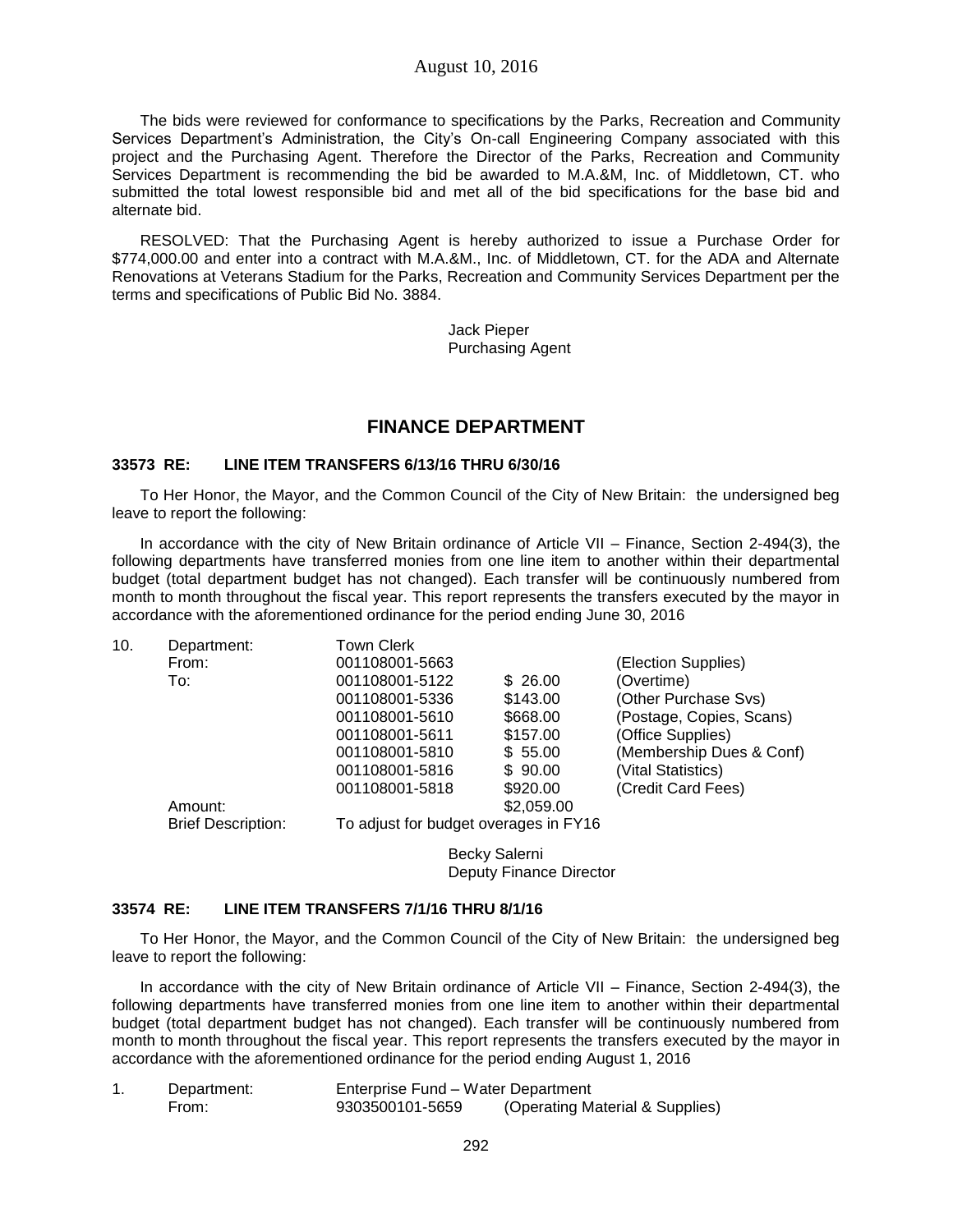Amount: \$20,000.00

To: 9303500101-5300 (Consulting & Contractual) Brief Description: Lenard Engineering to prepare EAP for Whigville Dam

> Becky Salerni Deputy Finance Director

# **TAX DEPARTMENT**

### **33575 RE: TAX ABATEMENTS, CORRECTIONS AND REFUNDS**

To Her Honor, the Mayor, and the Common Council of the City of New Britain: the undersigned beg leave to report the following:

The Collector of Taxes has referred a list of tax abatements, corrections and refunds. Acceptance and adoption is respectfully recommended.

> Cheryl S. Blogoslawski Tax Collector

# **COMMITTEE ON PLANNING, ZONING AND HOUSING**

### **33536-1 RE: THE SALE OF PATTON BROOK WELL**

To Her Honor, the Mayor, and the Common Council of the City of New Britain: the undersigned beg leave to report the following:

The Common Council of the City of New Britain having held a public hearing on Monday, July 11, 2016, at 7:00 pm in Council Chambers, and the Committee on Planning, Zoning and Housing having held a special meeting on Tuesday, July 19, 2016, at 7:00 pm in Council Chambers, to which was referred the matter of item #33536, the sale of Patton Brook Well by the Board of Water Commissioners of the City of New Britain to the Board of Water Commissioners of the Town of Southington, voted to accept and recommend that the following item be referred back to the Common Council with a neutral recommendation.

> Alderman Christopher Polkowski Chair

# **33526-1 RE: PROPOSED AMENDMENT TO SEC. 7-42 THRU 7-45 OF THE ORDINANCES - ANTI-BLIGHT PROGRAM**

To Her Honor, the Mayor, and the Common Council of the City of New Britain: the undersigned beg leave to report the following:

The Common Council Committee on Planning, Zoning and Housing having held a regular meeting and public hearing on Tuesday, August 2, 2016, at 7:00 pm in Council Chambers, to which was referred the matter of item #33526, proposed amendment to the Code of Ordinances Anti-Blight Program, Sec. 7- 42; 7-43; 7-44; and 7-45, voted to accept and recommend that the following item be referred back to the Common Council with a favorable recommendation.

> Alderman Christopher Polkowski Chair

# **LICENSE COMMITTEE**

### **33561-1 RE: DOZYNKI FESTIVAL 8/27/16 - 8/28/16**

To Her Honor, the Mayor, and the Common Council of the City of New Britain: the undersigned beg leave to report the following: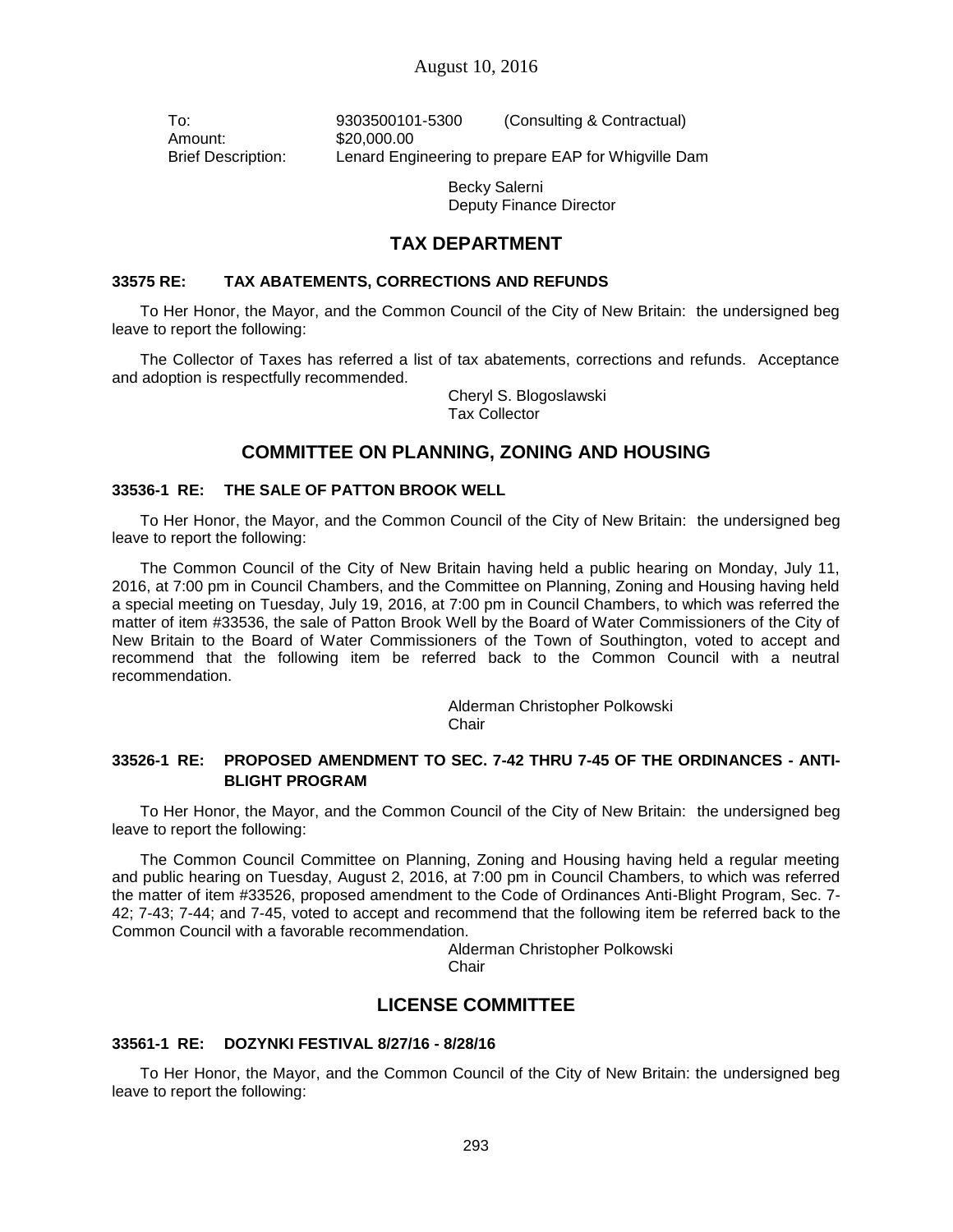The Committee on Licenses, held a meeting on Monday, August 8, 2016, at 6:55 pm in the Council Chambers, voted to adopt and refer back to the Common Council with a favorable recommendation the following:

RESOLVED; by the Common Council of the City of New Britain that the Mayor be and is hereby authorized to issue to the Polish Council of Greater New Britain, said licenses as may be issued under Chapter 5, Section 5-15 through 5-22, of the Code of Ordinances for Saturday, August 27, 2016, and Sunday, August 28, 2016, for the purpose of conducting the Annual "Dozynki" Festival at the Polish Falcon "Polanka" Field on Farmington Avenue, New Britain, Connecticut.

Alderman Daniel Davis

# **RESOLUTIONS RETURNED FROM COMMITTEE**

# **33536-2 RE: THE SALE OF PATTON BROOK WELL TO THE BOARD OF WATER COMMISSIONERS OF THE TOWN OF SOUTHINGTON FOR NOT LESS THAN \$1,000,000.00**

To Her Honor, the Mayor, and the Common Council of the City of New Britain: the undersigned beg leave to recommend the adoption of the following:

WHEREAS, the City of New Britain and Board of Water Commissioners lease the Patton Brook Well located in Southington, Connecticut to the Board of Water Commissioners of the Town of Southington; AND

WHEREAS, Patton Brook Well has been verified to be Class I Water Company Land by the Connecticut Department of Public Health, Water Supplies Section; AND

WHEREAS, the Board of Water Commissioners of the Town of Southington has offered to purchase the Patton Brook Well; AND

WHEREAS, in connection with the proposed sale, the City of New Britain Board of Water Commissioners is required to relinquish its diversion registration of 1.207 million gallons per day permitted withdrawal capacity and all riparian rights for this parcel to Southington; AND

WHEREAS, the City of New Britain Board of Water Commissioners will be required to obtain the approval of the Connecticut Department of Public Health, Water Supplies Section to sell Patton Brook Well because it is Class I Water Company Land; AND

WHEREAS, Section 15-4(x) authorizes the City of New Britain to sell water property it no longer needs subject to approval of the Board of Water Commissioners and Common Council; AND

WHEREAS, the City of New Britain Board of Water Commissioners voted at its Meeting of June 7, 2016 to sell the Patton Brook Well to the Board of Water Commissioners of the Town of Southington, and to forward the sale to the Mayor and Common Council with a favorable recommendation for their approval; AND

WHEREAS, Mayor Erin E. Stewart has approved the sale of Patton Brook Well and recommends it to the Common Council of the City of New Britain; therefore, be it

RESOLVED, that the Common Council of the City of New Britain hereby approves the sale of Patton Brook Well by the City of New Britain Board of Water Commissioners to the Board of Water Commissioner of the Town of Southington for a purchase price of not less than One Million & 00/l00 (\$1,000,000.00) Dollars and the Mayor and the Chairman of the City of New Britain Board of Water Commissioners are hereby authorized to execute any and all documents necessary for the conveyance of said property.

Alderman Jamie Giantonio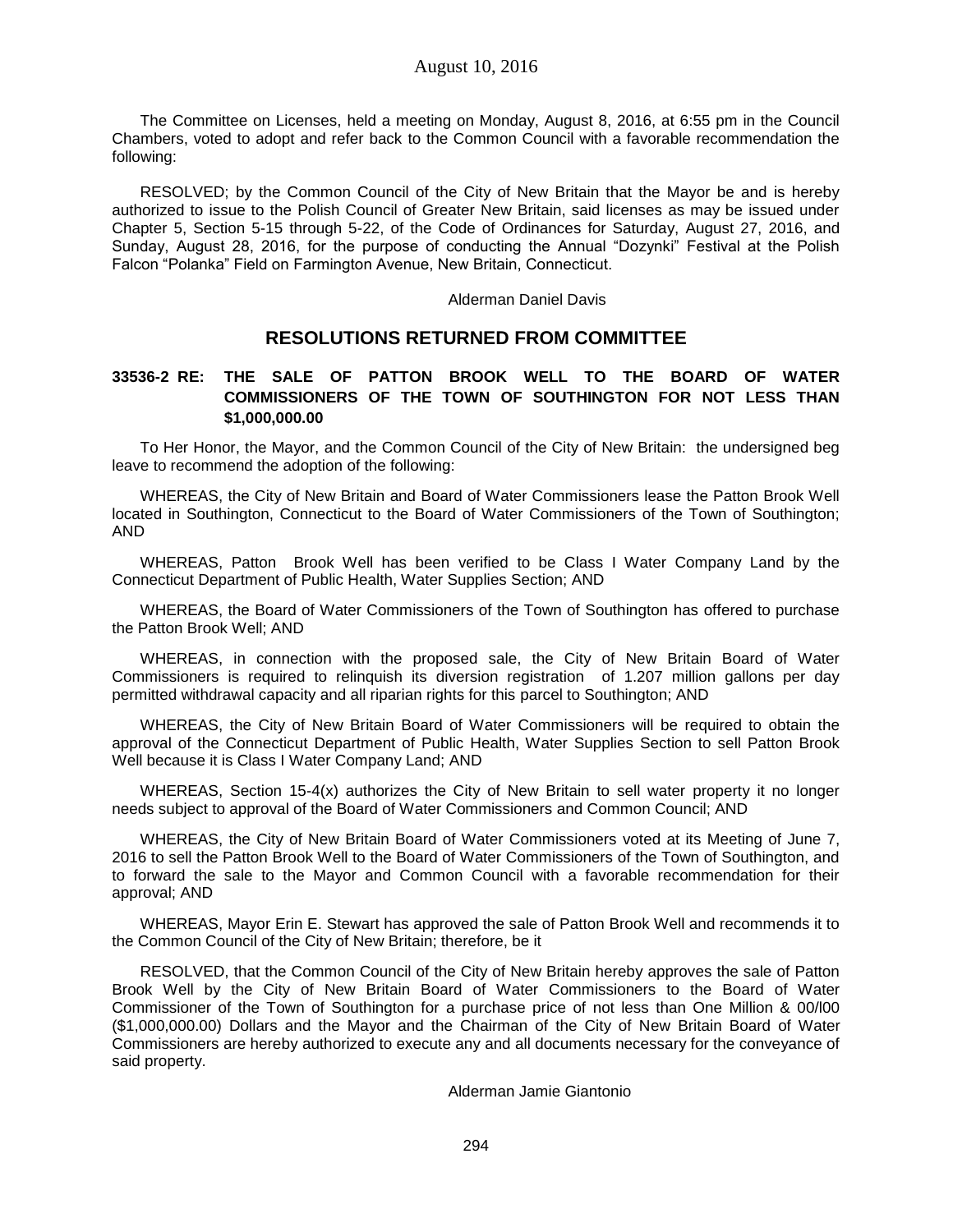Ald. Giantonio moved to accept and adopt, seconded by Ald. Naples. Roll call vote – 11 in favor, 4 opposed. IN FAVOR: Ald. Giantonio, Smedley, Collins, Davis, Hargraves, Naples, Pabon, Polkowski, Rosado, Salvio and Salerno. OPPOSED: Ald. Carlozzi, Black, Sanchez and Sanders. RESOLUTION ADOPTED. Approved August 11, 2016 by Mayor Erin E. Stewart.

# **33526-2 RE: AMENDMENT TO SEC.7-42 THRU 7-45 OF THE ORDINANCES - ANTI-BLIGHT PROGRAM**

To Her Honor, the Mayor, and the Common Council of the City of New Britain: the undersigned beg leave to recommend the adoption of the following:

Resolution Summary: PURPOSE.

BE IT ORDAINED BY THE COMMON COUNCIL OF THE CITY OF NEW BRITAIN that Article III of the Code of Ordinances, City of New Britain, be amended by amending Article III Anti-blight Program Sec. 7-42; 7-43; 7-44; and 7-45 to be in compliance with City of New Britain Policy and State Law (inserted text appears in underline; deleted text appears in strikethrough; new sections begin with the word [new]):

Sec. 7-42 . Definitions.

For the purposes of this article, the following words, terms and phrases shall have the following ascribed meanings, unless the context clearly indicates otherwise. Whenever used, the singular number shall include the plural, the plural the singular, and the use of any gender shall include both genders:

(a) Accessory structure shall mean a structure, the use of which is customarily incidental and subordinate to that of the principal building, structure or use on the same lot.

(b) A blighting condition shall refer to any of the conditions identified pursuant to this subsection that could contribute to defining a property as blighted premises. Multiple instances of the same type of blighting condition shall be separate blighting conditions.

(1) Each occurrence of the following public safety conditions shall constitute a blighting condition:

a. Any felony or misdemeanor arrest on the premises, except any arrest:

1. For trespassing pursuant to a standing order by the owner of the property owner that any person trespassing on the property should be arrested for trespassing.

2. Made pursuant to a complaint by the victim of such crime when the victim is a resident of the premises, or

3. Of any person because such person entered such property in violation of a protective order of any kind. a.b. Any police call to the property arising from complaints by neighbors for noise, loud music or any other disturbances, except any complaint excluded by an anti-blight enforcement officer because such officer determines that the complaints (s) are made for false, malicious or frivolous reasons.

(2) Each instance of the following physical conditions shall constitute a blighting condition:

a. Doors, windows or other openings into houses, apartment buildings or commercial buildings which are (i) broken or missing, (ii) boarded up with unpainted wood, metal or other material or (iii) boarded up, but some or all of the material used to board up the windows or doors in question have has been broken, pried off or apart or otherwise vandalized;

b. Collapsing or missing walls, floors or roof;

b.e. Exterior walls which contain holes, breaks, loose or rotting materials, which are not properly surfacecoated to prevent deterioration, or the paint on which is significantly discolored or faded;

c.d. Foundation walls which contain open cracks and breaks;

d.e. Overhang extensions, including, but not limited to, canopies, marquees, signs, awnings, stairways, fire escapes, standpipes and exhaust ducts which contain rust, tearing, fading or other decay;

e.f. Chimneys and similar appurtenances which are in a state of disrepair;

f.g. Screening which contains tears or ragged edges;

g.h. Vermin infestation;

h.i. Garbage, trash or abandoned vehicles on the premises unless the premises is a junkyard licensed by the State of Connecticut;

 $i.f.$  Uncut grass, weeds or undergrowth at least one  $(1)$  foot in length;

j.k. A fence with missing or rotted boards or with broken or ragged links or other material or which, if made from wood, is not properly surface-coated to prevent deterioration, significant discoloration or fading;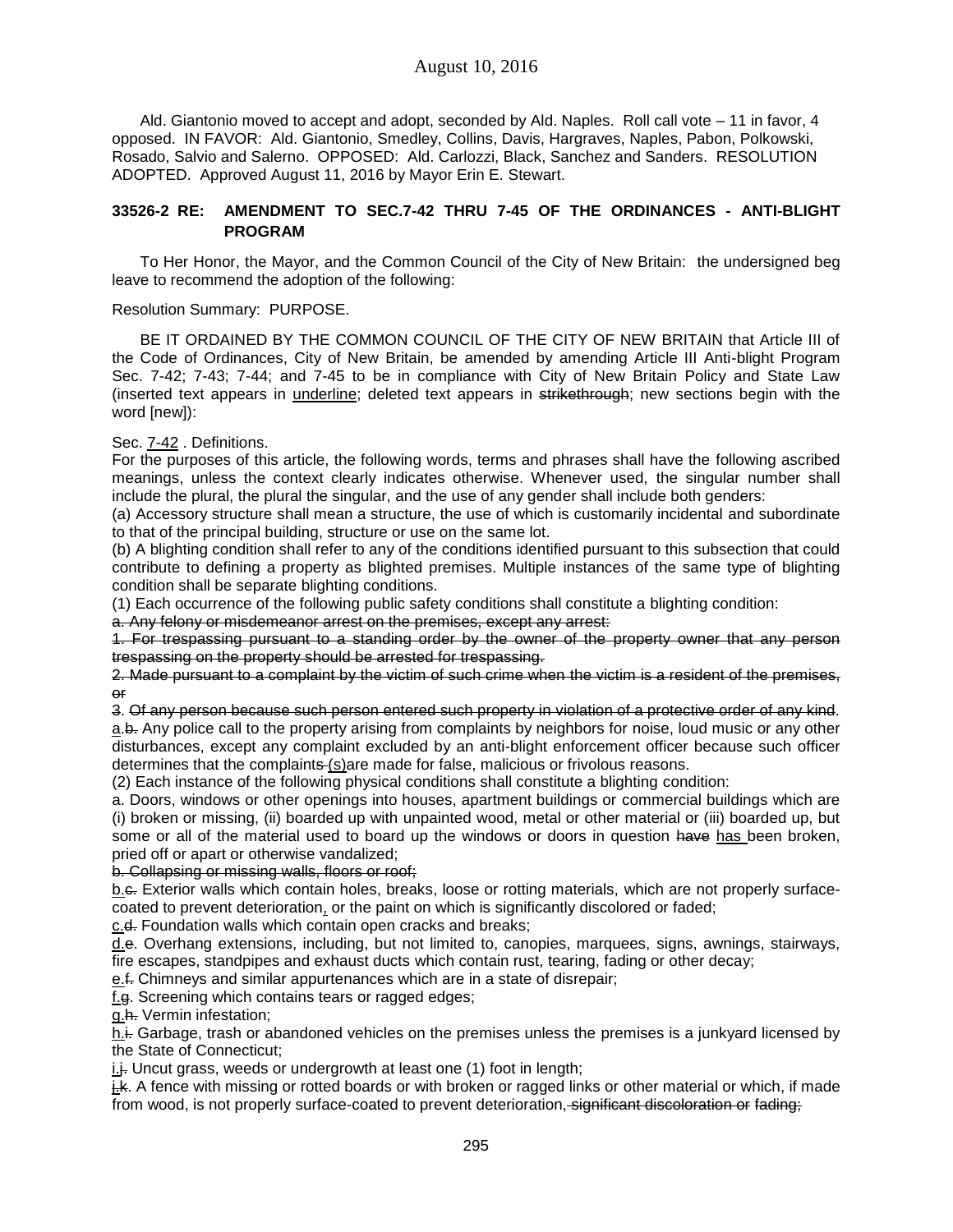k.l. Bushes, other shrubbery, or trees allowed to grow anywhere in an area more than one (1) foot laterally and less than seven (7) feet vertically over a walkway, driveway or street;

l.m. Accumulation of stagnant or unsanitary water;

m.n. Dead trees deemed hazardous to the public or to adjacent property;

n.e. Display lights or exterior signs in a broken or disassembled state;

o.p. Exterior paint significantly chipped or faded;

p.q. Clothing left hanging from trees, shrubs or fences in the front yard of any residence;

q.r. Interior furniture left outside, exposed to the elements;

r.s. Accumulations of feces or putrefying substances:

s.t. Vehicles parked on premises unlawfully;

t.u. Graffiti, as defined in section 7-60 of this Code of Ordinances;

u.v. Any violation of building, housing, zoning, fire or health codes.

(c) Blighted premises shall mean any building, structure or parcel of land whether vacant or occupied in which (1) City of New Britain determines that existing conditions pose a significant risk to health and safety or because of at least one (1) of the conditions identified in subparagraphs (b)(2)a. or b. of this section or (2) an anti-blight enforcement officer has found there to be at least fifteen (15) occurrences in a one-year period of any of the conditions identified in subsection (b)(2)a. or b. of this section that do not pose a significant risk to health and safety, but which, taken as a whole, such antiblight enforcement officer determines to cause the building, structure or parcel of land to have a significant deleterious effect on neighborhood quality of life, the economic viability of the surrounding area or the taxable value of the property, itself.

(d) Building shall mean a fixed construction with walls, foundation and roof, such as a house, factory or garage, which is either vacant or occupied.

(e) As used herein, the City of New Britain shall include the fire marshal, director of health and director of licenses, permits and inspections. In addition, references to actions taken by the fire marshal, the director of health and/or the director of licenses, permits and inspections shall also apply to similar actions taken by the subordinates or representatives of these officials. [General] Statutes, section 29-260.

(f) Dilapidated shall mean no longer adequate for the purpose or use for which it was intended or having fallen into partial or total ruin or decay.

(g) Legal occupancy shall mean human habitation of a building that is legal by virtue of compliance with state building, state fire safety, local zoning, local housing and all other pertinent codes.

(h) Neighborhood shall mean an area of the city comprising buildings, structures or parcels of land any part of which is within a radius of one thousand (1,000) feet of a blighted premises.

(i) Owner shall mean any person, institution, foundation, corporation, partnership, entity or authority which holds title to or leases real property within the City of New Britain.

(j) S ignificant risk to health or safety shall refer to conditions that would likely result in illness, injury or death if allowed to persist.

(i)( $\leftrightarrow$  Proximate property shall mean any building, structure or parcel of land within one thousand (1,000) feet of a blighted premises.

(k)(I) Structure shall mean that which has been or is built or constructed and which is, or should be, fastened, anchored, attached or rests on a building, foundation or on the ground, including, but not limited to, any building, fences, fire escapes, railings, towers, sidewalks or stairways.

 $(l)$ ( $m$ ) Vacant shall mean a period of sixty (60) days or longer during which a building or structure or part thereof is not legally occupied by human beings.

(m)(n) Vacant parcel shall mean a parcel of land with no buildings or structures thereon.

 $(n)$  Anti-blight enforcement officer means any city official or employee designated by the mayor as such.

(Res. No. 30710-2, 9-9-09; Res. No. 31094-5, 1-11-12)

Sec. 7-43. Lien for costs and expenses incurred by the City of New Britain.

Whenever the owner fails to comply with an order or citation to repair, board, maintain, or demolish a building, sign, or structure and/or remove the blighting condition or in order to make the property safe and sanitary under any provision of the Connecticut General Statutes or the City of New Britain building, health, housing or safety codes or regulations and the City of New Britain has made repairs, boarded, or demolished the building, sign, or structure and/or removed the blighted condition or to make the property safe and sanitary after the owner's failure to do so, reasonable costs and expenses incurred by the City of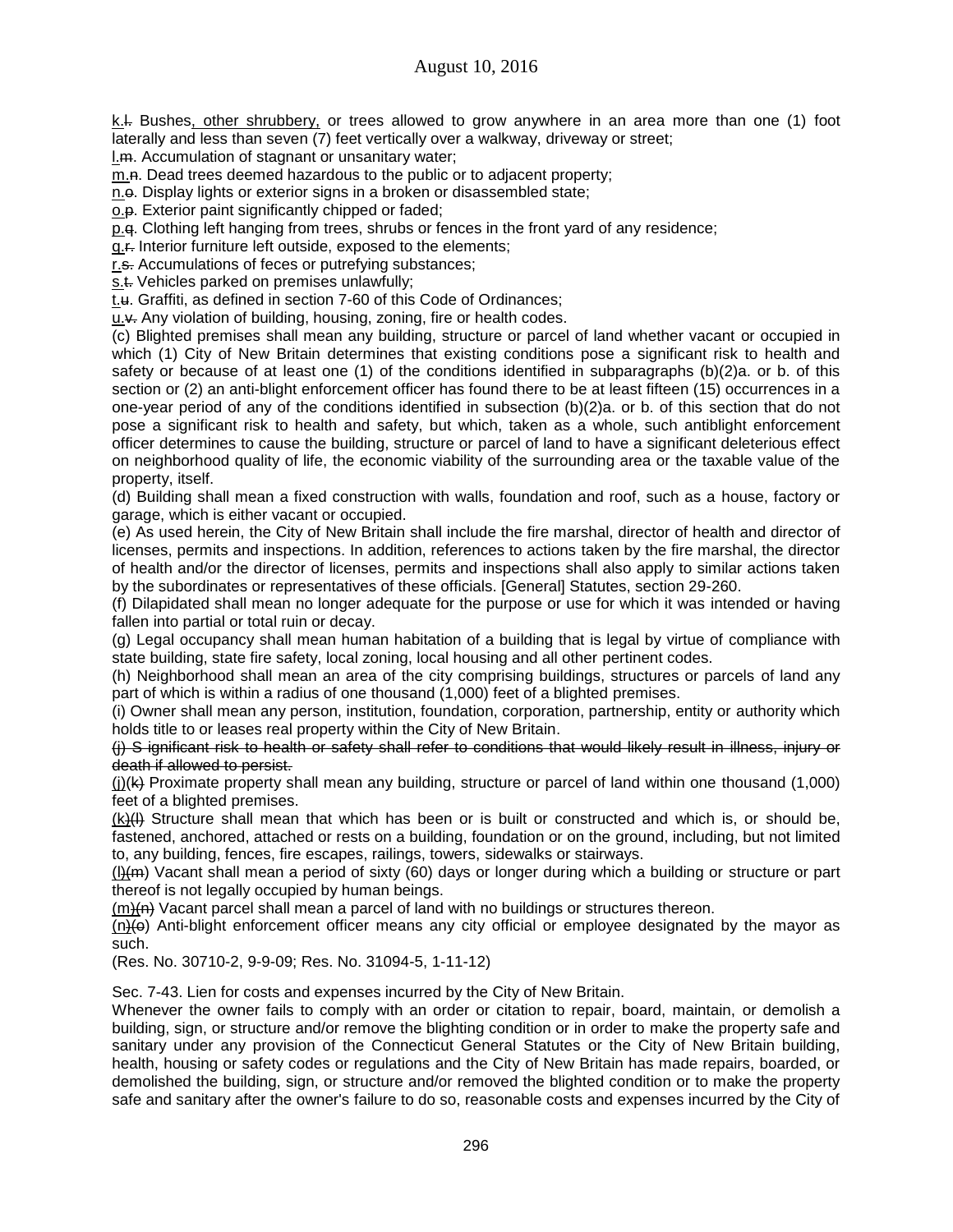New Britain shall be a lien against the real property in accordance with section 49-73b. of the General Statutes.

The lien shall be recorded with the records of land evidence records of the municipality, and the lien shall incur legal interest from the date of recording. The costs incurred the City of New Britain, plus interest thereon, in the repair, boarding or demolishing of a building, sign or structure and/or removal of the blighting condition, or to make the property safe and sanitary shall be added to the amount of taxes due on the real property where the building, sign or structure was located. be recorded as a lien and will take precedence over any other encumbrances except municipal tax assessments.

(Res. No. 30710-2, 9-9-09; Res. No. 31094-2, 9-22-10; Res. No. 31094-5, 1-11-12; Res. No. 31766-2, 4-11-12)

#### Sec. 7-44. Violations and penalties.

(a) Each violation of any provision of this article shall be considered a separate offense hereunder and each day any violation of any provision of this article shall continue shall constitute a separate offense hereunder.

(b) When the owner of a property has failed to comply with an order within thirty (30) days after said order became effective, an antiblight enforcement officer shall charge to the property owner a fine for each blighting condition addressed in the order until the property owner complies with the order. The fine shall be two-hundred fifty dollars (\$250.00) for each day that each separate blighting condition persist beyond thirty (30) days from the effective date of the order, In the case of violations of subdivision (1) of subsection (b) of section 7-42, conditions shall be considered corrected only if no events identified as blighting conditions under subdivision (1) of subsection (b) of section 7-42 occur on the premises in question within a period of twenty-one (21) consecutive days. If such a period of twenty-one (21) consecutive days is not met, the entire number of blighting conditions under subdivision (1) of subsection (b) of section 7-42 that contributed to the premised being identified as a blighted premises in the order or modified order shall be considered ongoing blighting conditions for the purpose of assessing a fine of two hundred fifty dollars (\$250.00) per outstanding blighting condition per day after the expiration of the thirtyday period. The fine will double if not paid within ten (10) days of issuance.

(b) When the owner of the property has been found in violation of this article, a blight enforcement official shall issue a ticket for such violation, which ticket shall provide for a fine of ninety dollars (\$90.00) per violation payable to the City of New Britain.

(c) No fee or fine shall be due while a reconsideration, hearing or appeal is pending in the matter; however, such action shall not prevent further accumulation of the penalty if the order is upheld.

(d) The imposition of any fee or fine under this article shall not be construed to prevent the enforcement of other laws upon the premises nor to prevent the initiation of other enforcement measures or penalties.

(e) A one-percent per day interest charge shall be applied for failure to pay, within forty-five

(45) days, any fine charged for violation of this article. Failure to pay any fee or fine arising from the enforcement of this article shall constitute a debt in favor of the city and shall constitute a lien upon the real estate against which the fee or fine was imposed from the original date of such fine or fee. Each such lien may be continued, recorded and released in the manner provided by the Connecticut General Statutes for continuing, recording and releasing property tax liens. The Connecticut General Statutory lien will accumulate from the date of recording to the date of payment and will be added to the amount owed at the time of payment. Each such lien shall take precedence over all other liens and encumbrances filed after the effective date of this article to the fullest extent permitted by law, except taxes, and may be enforced in the same manner as property tax liens.

(f) Whenever, under article III of chapter 7 or chapter 13 of this Code or any rule or regulation promulgated by any officer of the city under authority vested in such officer by these ordinances, any act is prohibited or is declared to be unlawful or an offense, or the doing of any act is required, or the failure to do any act is declared to be unlawful, the violation of such ordinance, rule or regulation shall be punished by a fine not exceeding one hundred dollars (\$100.00). Each day any such violation shall continue, shall constitute a separate offense.

(Res. No. 30710-2, 9-9-09; Res. No. 31094-2, 9-22-10; Res. No. 31094-5, 1-11-12)

Sec. 7-45. Enforcement.

(a) The anti-blight enforcement officers shall be responsible for enforcement of this code.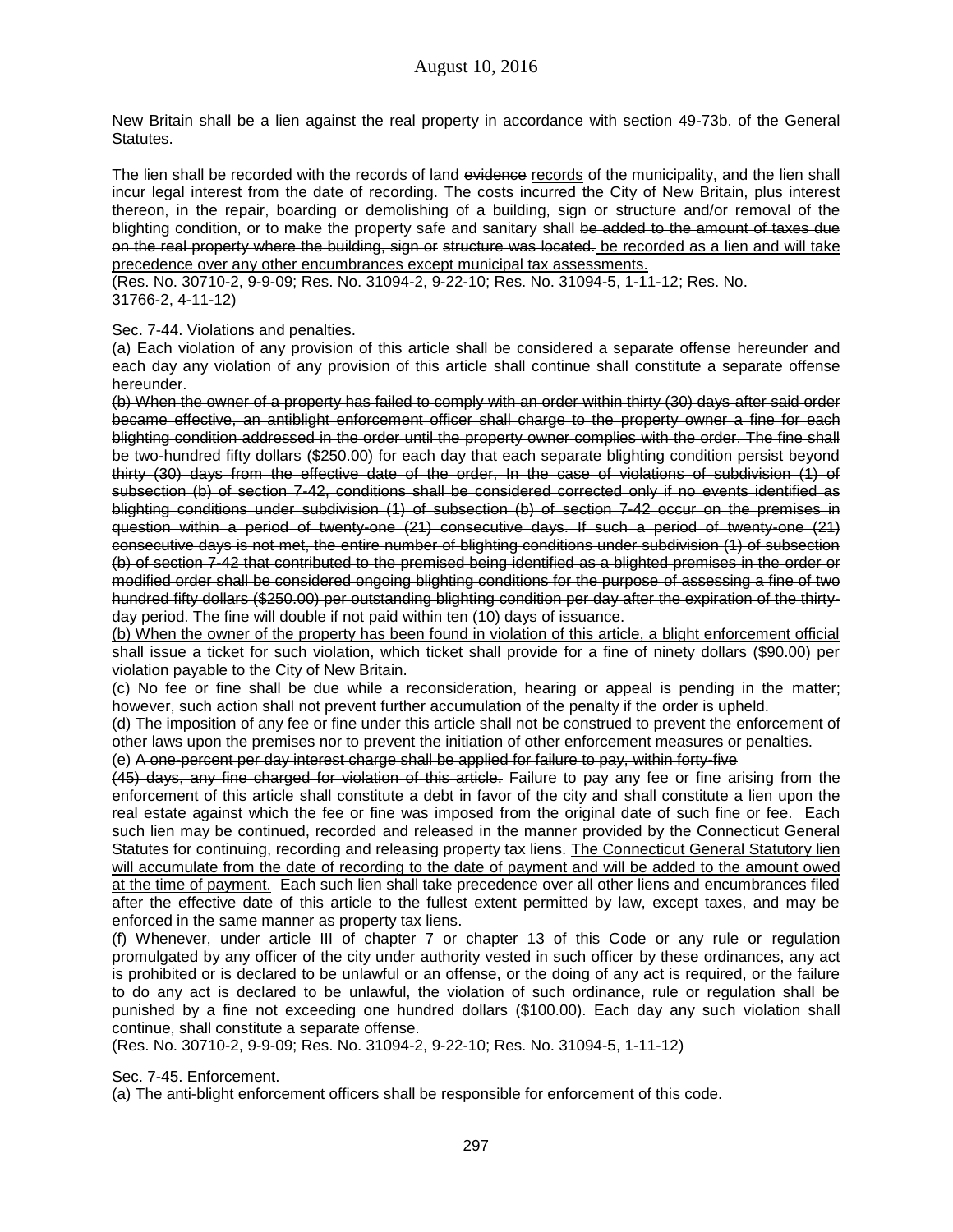(b) Complaints. The mayor or his or her designee shall cause there to be kept a correlated database of blighting conditions recorded by the departments of the city such that the number of blighting conditions present on each premises may be determined. The anti-blight enforcement officers of the city shall regularly review this record. Based on this database or other-evidence, an antiblight enforcement officer, any individual affected by the action or inaction of an owner of a dwelling unit or other space subject to the provisions of this article, any civic organization, and any appropriate municipal agency may file, in writing, a complaint of violation of any of these sections with the City of New Britain. Any complaint made pursuant to this subsection shall be kept in the database provided for in this subsection, correlated by premises in question.

(c) Investigation. An antiblight enforcement officer shall undertake an investigation of the complaint by conducting an inspection of the property. If, in the course of such inspection, the antiblight enforcement officer observes a condition which he/she believes may constitute a violation of a code outside of his/her competence, he/she shall notify the appropriate personnel, agency or department and request that personnel, agency or department to conduct an inspection and provide to the antiblight enforcement officer a copy of said report together with any actions which are necessary to abate conditions which constitute a violation(s) of the provisions of this article. The antiblight enforcement officer shall make a determination, based on the database kept pursuant to subsection (a) of this section, such officer's own investigation, the reports from other code enforcement officials and the records of police calls to the premises, whether the property is a blighted premises in accordance with this article.

(d) Orders to take corrective action. Enforcement officer makes a determination, pursuant to subsection (c) of this section, that a property is a blighted premises or that fines or fees for a previous violation have remained unpaid for a period of thirty (30) calendar days, and prior notice to the property owner is mandated under the relevant state code, then the City of New Britain shall send a notice of violation and/or unpaid fines or fees and an order to correct such violation on the owner of the property by certified mail or in-hand service by any proper officer or indifferent person. If the owner cannot be identified or if the address is unknown, copy of such notice shall be published in a newspaper having general circulation in the municipality, as well as being posted on the City of New Britain website. The order shall require the owner to abate and/or correct any condition which contributes to classification of the property as a blighted premises pursuant to this article in the manner specified in said order within thirty (30) days after the date on which said order is sent to the owner by certified mail or by in-hand service or published in a newspaper. In the case of violations of subdivision (1) of subsection (b) of section 7-42, conditions shall be considered corrected if no further events identified as blighting conditions under subdivision (1) of subsection (b) of section 7-42 occur on the premises in question during any twenty-one (21) consecutive days after the effective date of the order. A copy of the order shall be placed on the land records to serve as notice to any subsequent purchaser of the existence of a violation on the premises.

(e) The notice from the City of New Britain shall include 1) the allegations against him or her and the amount of fines, penalties, costs or fees due; 2) that the individual may contest liability before a hearing officer appointed by the mayor by delivering an appeal request in person or by mail written notice within ten (10) days of the date thereof; 3) that if no hearing is demanded an assessment and judgment may be entered and issued without further notice.

(f) Appeal of order. Any person aggrieved by any decision rendered herein may appeal pursuant to section 1-17 of the Code of Ordinances entitled "Procedure of enforcement of municipal ordinances". (Res. No. 30710-2, 9-9-09; Res. No. 31094-2, 9-22-10; Res. No. 31094-5, 1-11-12)

Alderman Jamie Giantonio

Ald. Giantonio moved to accept and adopt, seconded by Ald. Collins. So voted. Approved August 11, 2016 by Mayor Erin E. Stewart.

# **33561-2 RE: DOZYNKI FESTIVAL 8/27/16 - 8/28/16**

To Her Honor, the Mayor, and the Common Council of the City of New Britain: the undersigned beg leave to recommend the adoption of the following:

RESOLVED; by the Common Council of the City of New Britain that the Mayor be and is hereby authorized to issue to the Polish Council of Greater New Britain, said licenses as may be issued under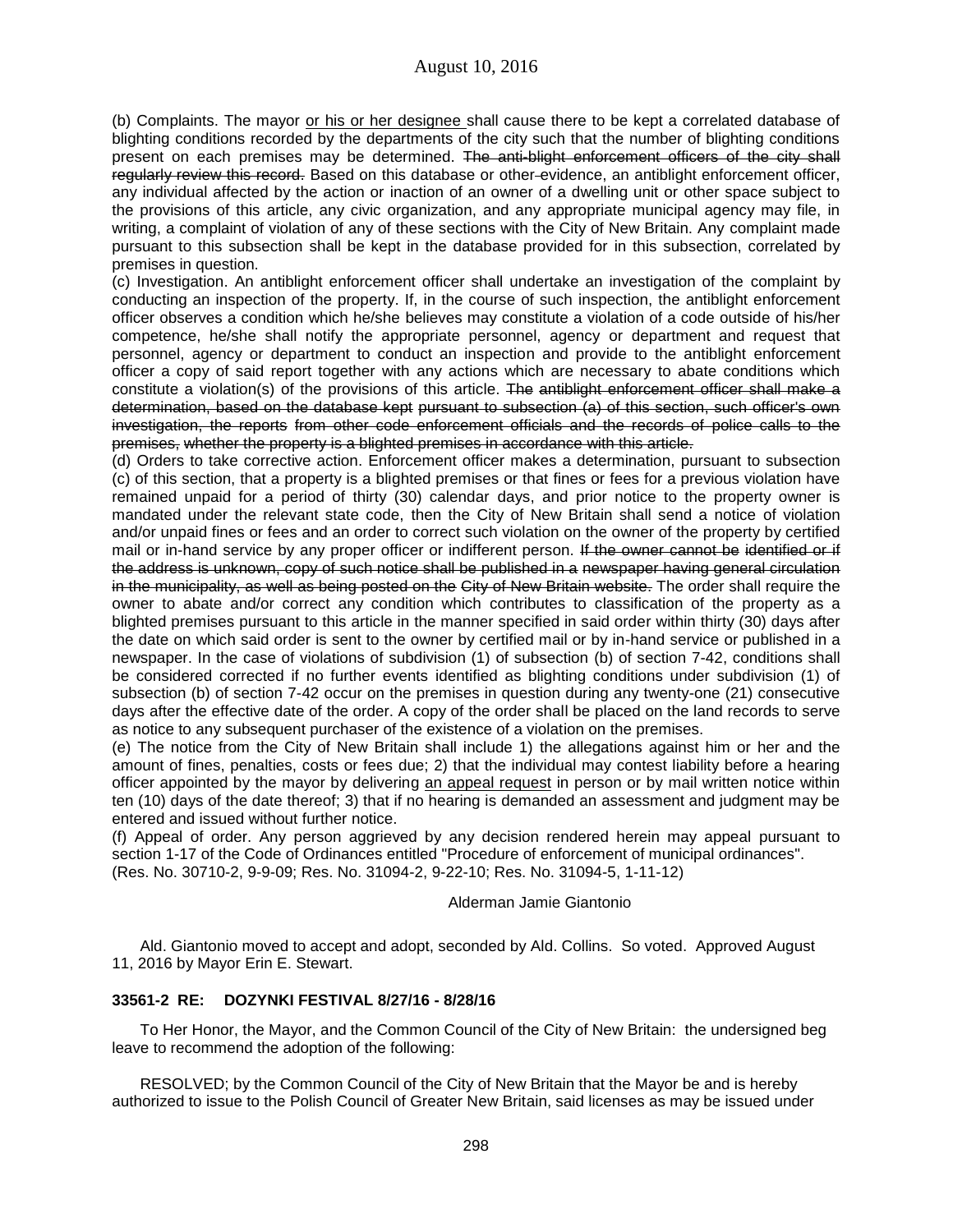Chapter 5, Section 5-15 through 5-22, of the Code of Ordinances for Saturday, August 27, 2016, and Sunday, August 28, 2016, for the purpose of conducting the Annual "Dozynki" Festival at the Polish Falcon "Polanka" Field on Farmington Avenue, New Britain, Connecticut.

### Alderman Christopher Polkowski

Ald. Polkowski moved to accept and adopt, seconded by Ald. Salerno. So voted. Approved August 11, 2016 by Mayor Erin E. Stewart.

# **33576 RE: PROPOSED AMENDMENT TO SEC. 2-54 OF THE ORDINANCES ELIMINATING HUD GRANTS COMMITTEE**

*Proposed Amendment on File in Town Clerk's Office*

Ald. Giantonio moved to accept and refer to the Committee on Administration, Finance and Law, seconded by Ald. Salerno. So voted. Approved August 11, 2016 by Mayor Erin E. Stewart

### **33577 RE: BUDGET AMENDMENT - \$7,116 FUNDING FROM THE SUBSTANCE ABUSE ACTION COUNCIL TO NEW BRITAIN YOUTH & FAMILY SERVICES**

To Her Honor, the Mayor, and the Common Council of the City of New Britain: the undersigned beg leave to recommend the adoption of the following:

Resolution Summary: PURPOSE: This resolution allows for receipt of Local Prevention Council funding of \$7,116 from the Substance Abuse Action Council. Funds to be used to support alcohol, tobacco, and bullying prevention activities, including; "Take Back the Streets"; Abilities Walk; and Bike Safety Day. There is no match obligation on the part of the city for these entitlement funds.

WHEREAS, the City of New Britain is committed to the prevention of Alcohol, Tobacco, Bullying and other negative (abusive) behaviors by its residents, and particularly its children, AND

WHEREAS, there is a Local Prevention Council appointed under jurisdiction of the Commission on Youth Services, AND

WHEREAS, prevention funding from the Substance Abuse Action Council has been made available for Local Prevention councils on an annual basis, AND

WHEREAS, such funding has been awarded to New Britain Youth & Family Services, the Local Prevention Council for New Britain, AND

NOW THEREFORE BE IT RESOLVED, that Mayor Erin E. Stewart receive full authority to execute all contracts in receipt of Local Prevention Council funding in the amount of \$7,116, AND

BE IT FURTHER RESOLVED, that such funding, upon receipt, be placed in appropriate revenue and expenditure accounts as detailed below, under administrative purview of New Britain Youth & Family Services.

| Revenue Account::<br>296536105-4476 | Local Revenue/Contributions         | \$7.116 |
|-------------------------------------|-------------------------------------|---------|
| Expenditures accounts:              |                                     |         |
| 296536105-5659                      | <b>Operating Materials/Supplies</b> | \$3.558 |
| 296536105-5336                      | <b>Other Purchase Services</b>      | \$3,558 |
|                                     | TOTAL                               | \$7.116 |

#### Alderman Tremell J. Collins

Ald. Collins moved to accept and adopt, seconded by Ald. Salvio. So voted. Approved August 11, 2016 by Mayor Erin E. Stewart.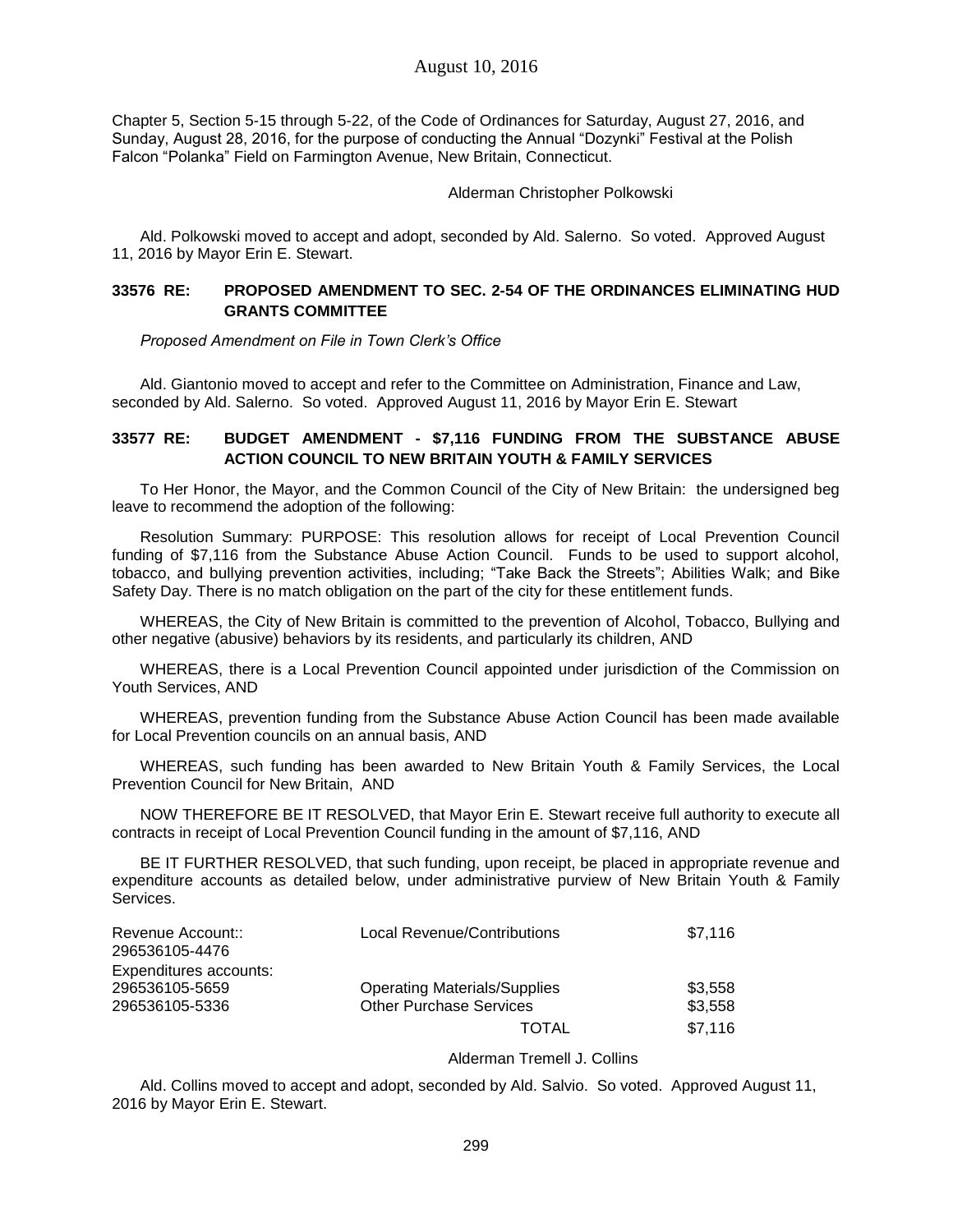# **33578 RE: THE SALE OF 74 KELSEY STREET TO THE CHRYSALIS CENTER REAL ESTATE CORPORATION AT A SALE PRICE OF \$80,000.00**

*Proposed Amendment on File in Town Clerk's Office*

Ald. Giantonio moved to accept and refer to the Committee on Planning, Zoning and Housing, seconded by Ald. Rosado. So voted. Approved August 11, 2016 by Mayor Erin E. Stewart

# **33579 RE: BUDGET AMENDMENT - \$94,000.00 - FUNDING FROM STATE DEPT. OF ENERGY AND ENVIRONMENTAL PROTECTION (DEEP) TO COMPLETE MULTI-USE LOOP TRAIL - A.W. STANLEY PARK**

To Her Honor, the Mayor, and the Common Council of the City of New Britain: the undersigned beg leave to recommend the adoption of the following:

WHEREAS, The Public Works Department submitted a Connecticut Recreational Trails Program Grant Application to the Connecticut Department of Energy and Environmental Protection (DEEP) to complete the multi-use loop trail around the lower pond at A.W. Stanley Park and provide access to Village Square; and

WHEREAS, DEEP awarded a grant in the amount of \$94,000 with a minimum local match of in-kind services of \$24,252 for a total project cost of \$118,252; and

WHEREAS, The work will include extending the existing 3,415 foot paved trail by paving an additional 1,138 feet, creating a complete 1.13 mile long loop around the pond as well as paving a 200 foot long connector path to provide access from the multi-use trail to Village Square Drive; and

NOW, THEREFORE, BE IT RESOLVED BY THE COMMON COUNCIL OF THE CITY OF NEW BRITAIN:

- 1. That it is in the best interest on the City of New Britain to enter into contracts with the Department of Energy and Environmental Protection; and
- 2. That Erin E. Stewart, Mayor of the City of New Britain, is duly authorized to enter into and sign said contracts on behalf of the City of New Britain; and
- 3. That Erin E. Stewart currently holds the office of Mayor in the City of New Britain and has held that office since November 11, 2013; and
- 4. The Mayor is further authorized to provide such additional information and execute such other documents as may be required by the state or federal government in connection with said contracts and to execute any amendments, recessions, and revisions thereto.
- 5. That a budget appropriation be made as follows:

| Increase Expenditures: |                               |          |
|------------------------|-------------------------------|----------|
| 255315017-5454         | <b>Construction Contracts</b> | \$94.000 |
|                        |                               |          |
| Increase Revenues:     |                               |          |
| 255315017-4222         | Connecticut DEEP              | \$94,000 |

Alderman Jamie Giantonio Alderman Carlo Carlozzi, Jr.

Ald. Carlozzi moved to accept and adopt, seconded by Ald. Collins. So voted. Approved August 11, 2016 by Mayor Erin E. Stewart

# **33580 RE: BUDGET AMENDMENT - \$12,700.00 - TOWN CLERK - HISTORICAL RECORDS RETENTION**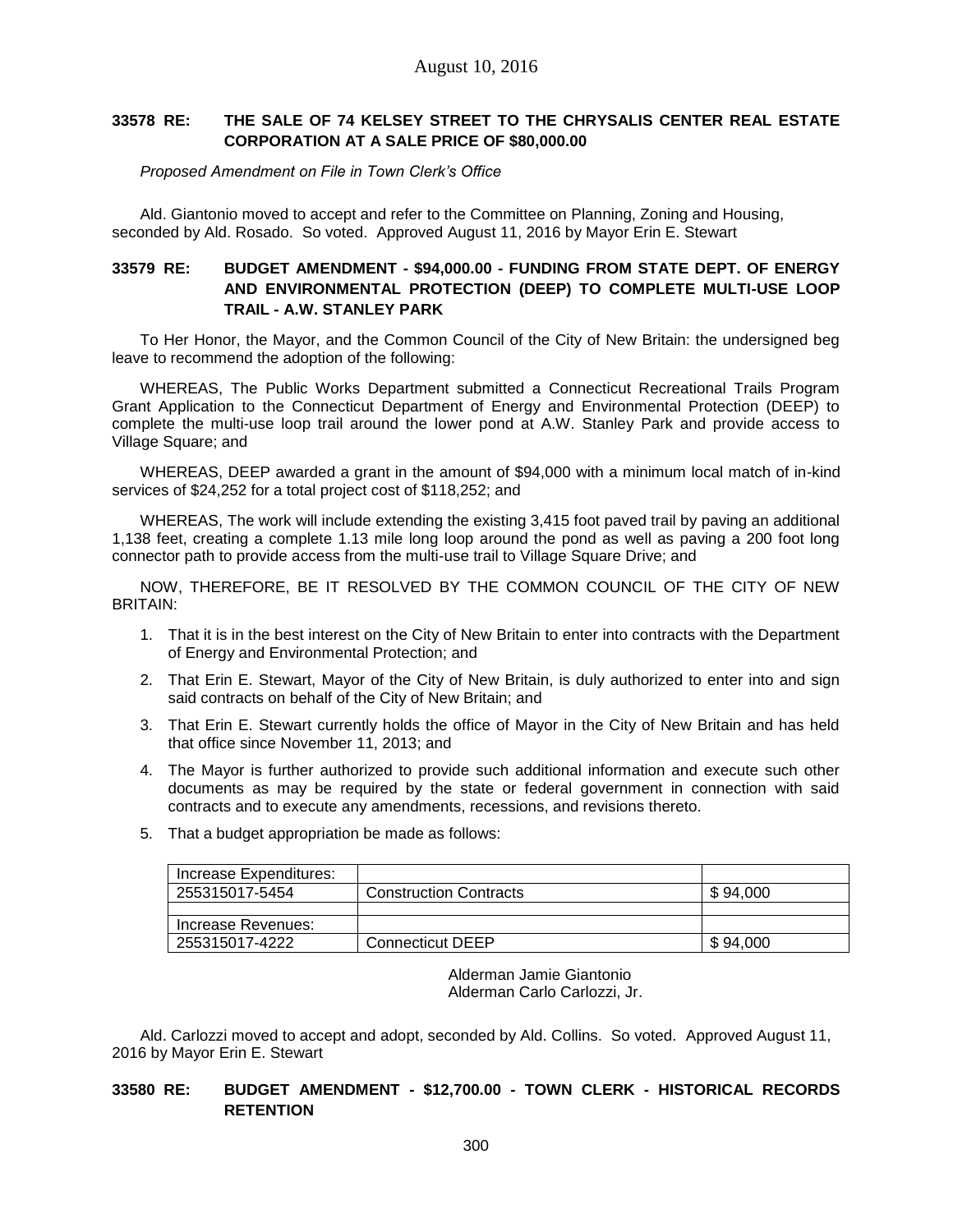To Her Honor, the Mayor, and the Common Council of the City of New Britain: the undersigned beg leave to recommend the adoption of the following:

WHEREAS, effective July 1, 2000 the State of Connecticut passed into law, Public Act 00-146, an "Act Concerning Real Estate Filings and Preservation of Historical Documents" and,

WHEREAS, this legislation established a state "Historic Document Preservation" account for the "Preservation and Management of Historic Documents" and,

WHEREAS, the Town Clerk's Office continues the project of scanning New Britain's historic land records into Cott System Resolution3 for preservation, retention and backup, now therefore be it

RESOLVED, that a budget amendment in the amount of \$12,700 be appropriated within the city's Special Revenue Fund entitled "Historical Records Retention" established to meet the needs of the Town Clerk's Office as follows:

|                                 | <b>INCREASE REVENUE BUDGET</b><br>#249108101-4561 Historic Preservation Document Preservation (Town) | \$12,700              |
|---------------------------------|------------------------------------------------------------------------------------------------------|-----------------------|
|                                 | INCREASE EXPENDITURE BUDGET                                                                          |                       |
| #249108101-5122 Overtime        |                                                                                                      | \$10,000              |
| #249108101-5611 Office Supplies |                                                                                                      | \$1,100               |
|                                 | #249108101-5659 Operating Materials & Supplies                                                       | \$1,600               |
|                                 |                                                                                                      | <b>TOTAL \$12,700</b> |

President Pro Tempore Jamie Giantonio

Ald. Giantonio moved to accept and adopt, seconded by Ald. Collins. So voted. Approved August 11, 2016 by Mayor Erin E. Stewart

# **33385-2 RE: SETTING THE DATE OF THE ELECTION FOR AND APPROVAL OF THE CHARTER REVISION QUESTIONS**

To Her Honor, the Mayor, and the Common Council of the City of New Britain: the undersigned beg leave to recommend the adoption of the following:

RESOLVED, that the Charter amendments approved by Resolution #33559 (the "Resolution") approved by the Common Council of the City of New Britain on July 13, 2016 shall be submitted to a referendum vote on the voting tabulators or the ballot for the approval or disapproval by electors of the City in conjunction with the State election to be held on Tuesday, November 8, 2016 between the hours of 6:00 a.m. and 8:00 p.m. (E.S.T.).

BE IT FURTHER RESOLVED, that the polling places used by the City for the election shall be utilized for purposes of the referendum vote on the voting tabulators or the ballots. Absentee ballots will be available from the Town and City Clerk's Office.

BE IT FURTHER RESOLVED, that the Charter amendments approved by the Resolution shall be placed upon the voting tabulators or the ballot under three questions, as authorized by Section 7-191(f) of the Connecticut General Statutes, as follows:

QUESTION 1:

"SHALL THE CITY CHARTER BE AMENDED TO CHANGE THE TERM OF OFFICE OF THE MAYOR FROM A TWO YEAR TERM TO A FOUR YEAR TERM, WHICH CHANGE SHALL FIRST APPLY TO THE MUNICIPAL ELECTIONS OF 2017? YES NO"

Electors approving the question will vote "Yes" and those opposing the question will vote "No".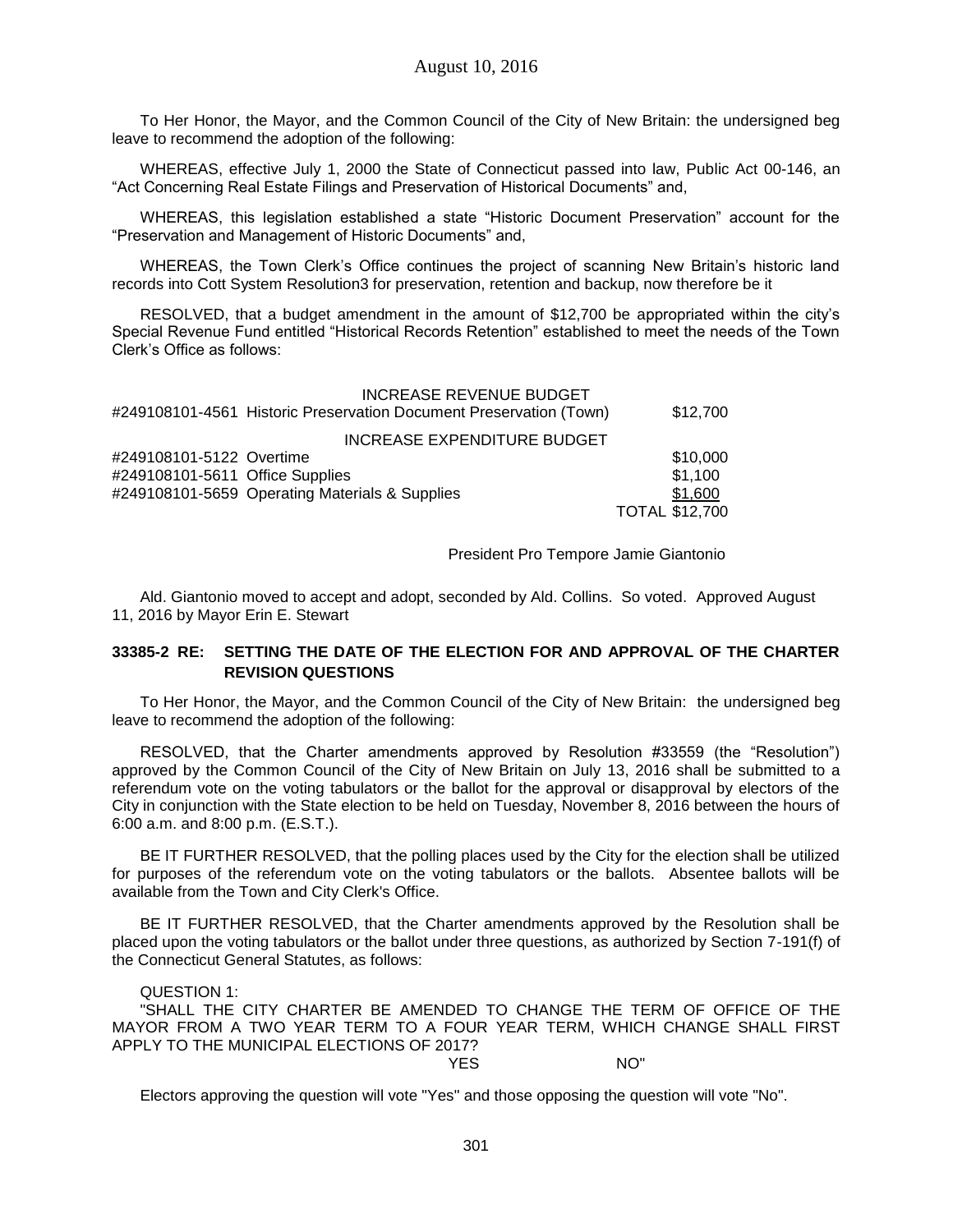QUESTION 2:

"SHALL THE CITY CHARTER BE AMENDED TO CHANGE THE TERM OF OFFICE OF THE COLLECTOR OF TAXES FROM A TWO YEAR TERM TO A FOUR YEAR TERM, WHICH CHANGE SHALL FIRST APPLY TO THE MUNICIPAL ELECTIONS OF 2017?

YES NO"

Electors approving the question will vote "Yes" and those opposing the question will vote "No".

QUESTION 3:

"SHALL THE CITY CHARTER BE AMENDED TO MAKE CHANGES TO CONFORM TO STATE STATUTES AND MAKE TECHNICAL, ADMINISTRATIVE AND OTHER CHANGES AND CLARIFICATIONS?

YES NO"

Electors approving the question will vote "Yes" and those opposing the question will vote "No".

The full copy of the Charter (based on the adoption of all three questions), a blacklined copy of the Charter (based on the adoption of all three questions and blacklined to show all changes from the existing Charter), the minutes of the July 13, 2016 meeting of the Common Council and the report of the Charter Revision Commission dated June 1, 2016 (submitted on June 2, 2016), are on file and available for public inspection at the Town and City Clerk's Office. The explanatory text for the questions and a list of the Sections of the Charter to be modified by each question will be on file and available for public inspection at the Town and City Clerk's Office. Absentee ballots will be available from the Town and City Clerk's Office.

Alderman Jamie Giantonio

Ald. Giantonio moved to accept and adopt, seconded by Ald. Polkowski. Resolution adopted with Ald. Carlozzi, Black and Sanders opposed. Approved August 11, 2016 by Mayor Erin E. Stewart

# **33385-3 RE: APPROVAL OF THE PREPARATION OF AN EXPLANATORY TEST FOR THE REVISION QUESTIONS**

To Her Honor, the Mayor, and the Common Council of the City of New Britain: the undersigned beg leave to recommend the adoption of the following:

RESOLVED, that the Town and City Clerk shall prepare and print a concise, explanatory text and/or other printed material of the following questions which, by vote of the Common Council, have been submitted to a referendum vote on the voting tabulators or the ballot of the City, in conjunction with the State election to be held Tuesday, November 8, 2016, said explanatory text and explanatory materials to be prepared in accordance with Connecticut General Statutes Section 9-369b, which text and materials shall not advocate either the approval or disapproval of the questions:

QUESTION 1:

"SHALL THE CITY CHARTER BE AMENDED TO CHANGE THE TERM OF OFFICE OF THE MAYOR FROM A TWO YEAR TERM TO A FOUR YEAR TERM, WHICH CHANGE SHALL FIRST APPLY TO THE MUNICIPAL ELECTIONS OF 2017?

YES NO"

QUESTION 2:

"SHALL THE CITY CHARTER BE AMENDED TO CHANGE THE TERM OF OFFICE OF THE COLLECTOR OF TAXES FROM A TWO YEAR TERM TO A FOUR YEAR TERM, WHICH CHANGE SHALL FIRST APPLY TO THE MUNICIPAL ELECTIONS OF 2017?

YES NO"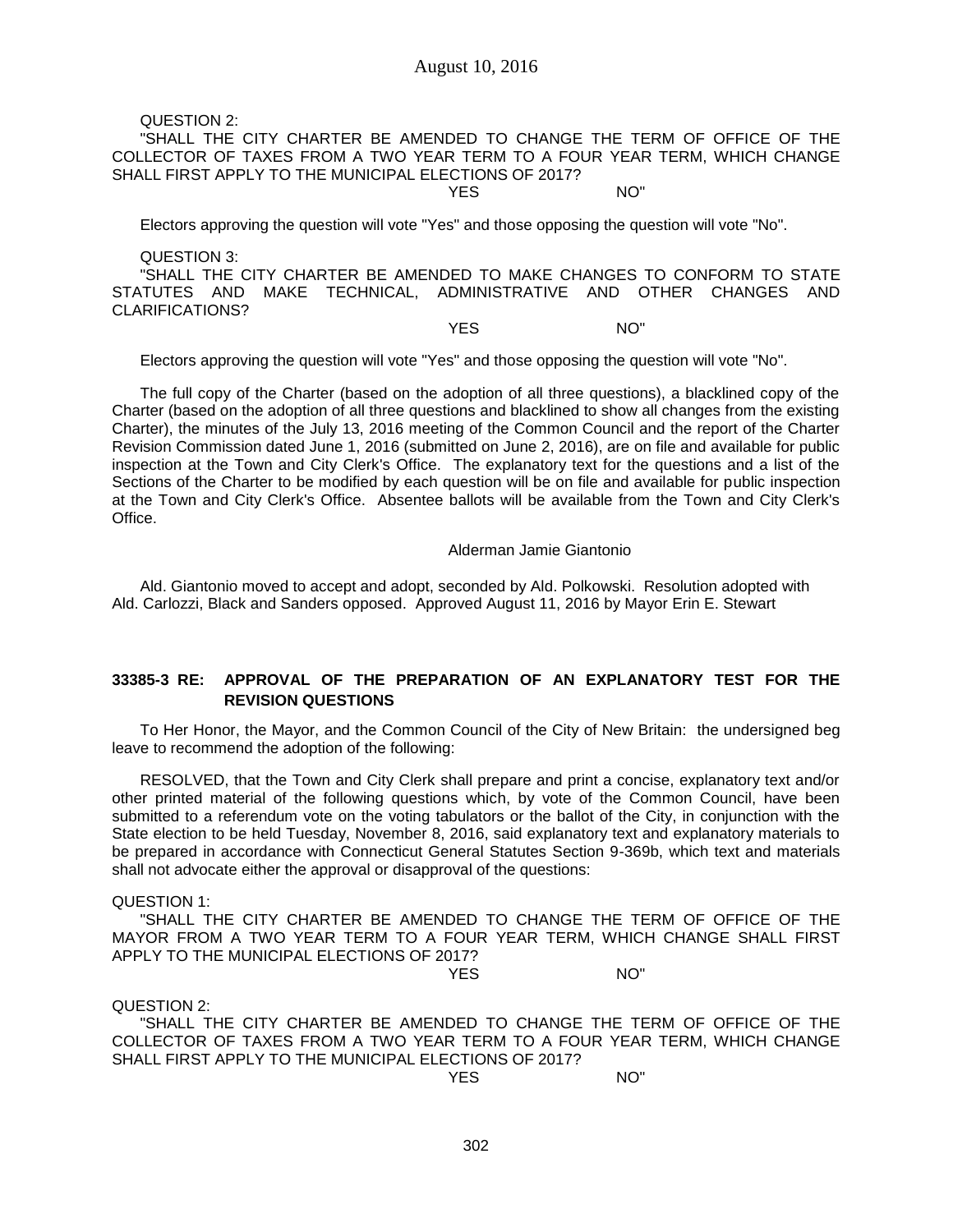QUESTION 3: "SHALL THE CITY CHARTER BE AMENDED TO MAKE CHANGES TO CONFORM TO STATE STATUTES AND MAKE TECHNICAL, ADMINISTRATIVE AND OTHER CHANGES AND CLARIFICATIONS?

YES NO"

#### Alderman Jamie Giantonio

Ald. Giantonio moved to accept and adopt, seconded by Ald. Collins. Resolution adopted with Ald. Carlozzi, Black and Sanders opposed. Approved August 11, 2016 by Mayor Erin E. Stewart

## **33385-4 RE: APPROVAL OF THE DETAILED LIST OF CHARTER SECTIONS TO BE MODIFIED BY THE CHARTER REVISION QUESTIONS**

To Her Honor, the Mayor, and the Common Council of the City of New Britain: the undersigned beg leave to recommend the adoption of the following:

RESOLVED, that the attached list of the Sections of the City of New Britain's Charter to be modified by each question, as described in Schedule A to this resolution, be approved and be available for public inspection at the Town and City Clerk's Office.

#### Alderman Jamie Giantonio

#### SCHEDULE A

On the November 8, 2016 election ballot, there will be three referendum questions regarding the City of New Britain's Charter.

The Charter defines the form of government for the City and sets out the roles and responsibilities of most elected and appointed City officials. The Charter also codifies the basic framework for how government is conducted, such as the processes for adopting ordinances, the City budget and the identification and operation of the various departments of the City government. Periodically, municipalities update their charters to reflect changes in the way the business of government is conducted, to reassign roles and responsibilities or to clarify certain provisions. This process is called Charter Revision.

On February 10, 2016, the City of New Britain's Common Council adopted a resolution establishing a Charter Revision Commission. The Charter Revision Commission reviewed numerous proposed amendments to the Charter and presented its report to the Common Council. On July 13, 2016, the Common Council approved the report of the Charter Revision Commission. On August 10, 2016, the Common Council approved the three charter revision questions which will appear on the November 8, 2016 ballot. The Charter Revisions that are approved by the electors of the City at the Referendum will take effect on January 1, 2017, except for the amendments applying to municipal elections, which shall apply first to the municipal elections of 2017.

Full copies of the Existing Charter (the City's Charter as it exists prior to any changes being made) and the Proposed Charter (the City's Charter with the proposed amendments incorporated into it that were approved by the Common Council on July 13, 2016 and will be presented to the electors for approval or disapproval on November 8, 2016) including blacklined copies showing the changes between the Existing Charter and the Proposed Charter, are available at the Town and City Clerk's Office.

The following is an explanation of each of the three Charter Revision referendum questions. The Sections of the Charter to be modified by each question are listed below. In cases where the Sections of the Charter have modifications relating to a different question, there is bracketed language detailing the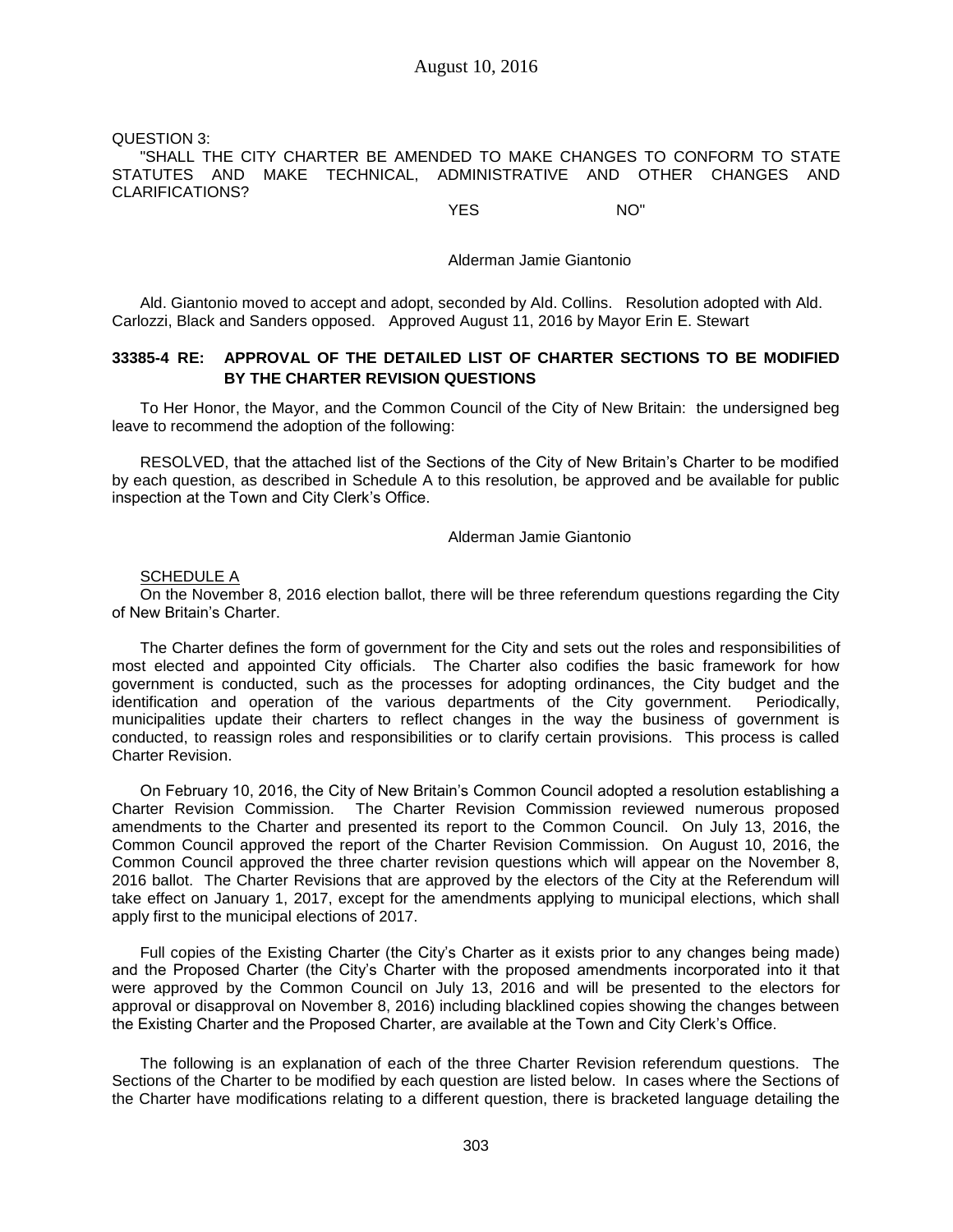modifications to be made if only one of the questions is approved. If there is no bracketed language under a question, then all changes in that Section apply to that question. This list of the Sections of the Charter to be modified by each question shall be available at the Town and City Clerk's Office.

# QUESTION 1

Shall the City Charter be amended to change the term of office of the Mayor from a two year term to a four year term, which change shall first apply to the municipal elections of 2017?

### **OVERVIEW**

Question 1 presents for approval or disapproval to the electors of the City of New Britain a proposal which would change in the City's Charter the term of office of the Mayor from a two year term to a four year term. Such change shall first apply to the municipal elections of 2017 (to be held November 7, 2017).

### CHARTER SECTIONS AFFECTED BY QUESTION 1

- 1. Section 1-4, subsection (f)
- 2. Section 3-2, subsection (c)
- 3. Section 14-3

[If Question 1 is approved by the electors and Question 2 is not approved by the electors, then Section 3-2(c) shall be revised to read as follows:

"(c) Term of Office. Commencing with the November 2017 election, all of said officials shall hold their respective offices for a term of four years with the exception of the Common Council, Collector of Taxes, Treasurer, Board of Assessment Appeals and Constable whose term shall be two years."]

[If neither Question 1 nor Question 2 is approved, then Section 3-2, subsection (c) of the Charter will not be amended.]

### QUESTION 2

Shall the City Charter be amended to change the term of office of the Collector of Taxes from a two year term to a four year term, which change shall first apply to the municipal elections of 2017?

# **OVERVIEW**

Question 2 presents for approval or disapproval to the electors of the City of New Britain a proposal which would change in the City's Charter the term of office of the Collector of Taxes from a two year term to a four year term. Such change shall first apply to the municipal elections of 2017 (to be held November 7, 2017).

CHARTER SECTIONS AFFECTED BY QUESTION 2

- 1. Section 1-4, subsection (f)
- 2. Section 3-2, subsection (c)
- 3. Section 14-3

[If Question 2 is approved by the electors and Question 1 is not approved by the electors, then Section 3-2(c) shall be revised to read as follows:

"(c) Term of Office. Commencing with the November 2017 election, all of said officials shall hold their respective offices for a term of four years with the exception of the Common Council, Mayor, Treasurer, Board of Assessment Appeals and Constable whose term shall be two years."]

[If neither Question 1 nor Question 2 is approved, then Section 3-2, subsection (c) of the Charter will not be amended.]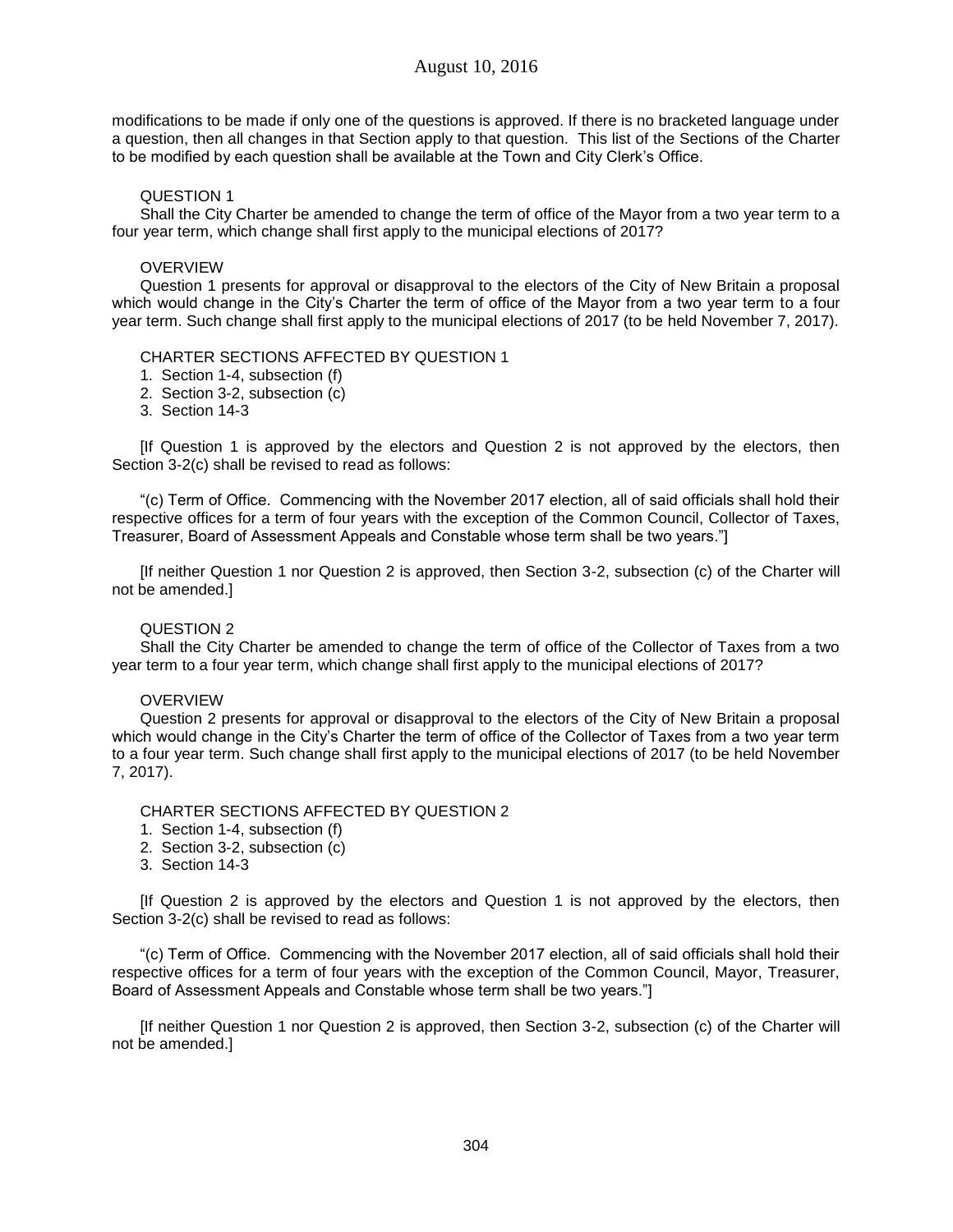# QUESTION 3

Shall the City Charter be amended to make changes to conform to state statutes and make technical, administrative and other changes and clarifications?

# OVERVIEW

Question 3 presents for approval or disapproval to the electors of the City of New Britain all other changes as shown in the Proposed Charter, except for the changes to Section 3-2, subsection (c) of the Charter, as described in the information related to Questions 1 and 2.

CHARTER SECTIONS AFFECTED BY QUESTION 3 AND NEW CHARTER PROVISIONS THAT WOULD TAKE EFFECT IF QUESTION 3 IS APPROVED

- 1. Section 1-4, subsection (f)
- 2. Section 4-2, subsections (n) and (o)
- 3. Section 4-11 (this is a new provision)
- 4. Section 7-2, subsection (g) (this is a new provision)
- 5. Section 8-5, subsections (a)(1)(A) and (a)(1)(A)(i) (these are new provisions) and (d) and (d)(1)
- 6. Section 8-6, subsections (a) and (b)
- 7. Section 10-3, subsection (d)
- 8. Section 11-2, subsections (a)(1), (b) and (d)
- 9. Section 14-3
- 10. Section 15-4, subsections (h) and (j)
- 11. Section 15-9

Ald. Giantonio moved to accept and adopt, seconded by Ald. Salerno. So voted. Approved August 11, 2016 by Mayor Erin E. Stewart

There being no further business to come before the Council, Ald. Giantonio moved to adjourn, seconded by Ald. Sanders. Meeting adjourned at 10:26 p.m.

ATTEST: Mark H. Bernacki, City Clerk